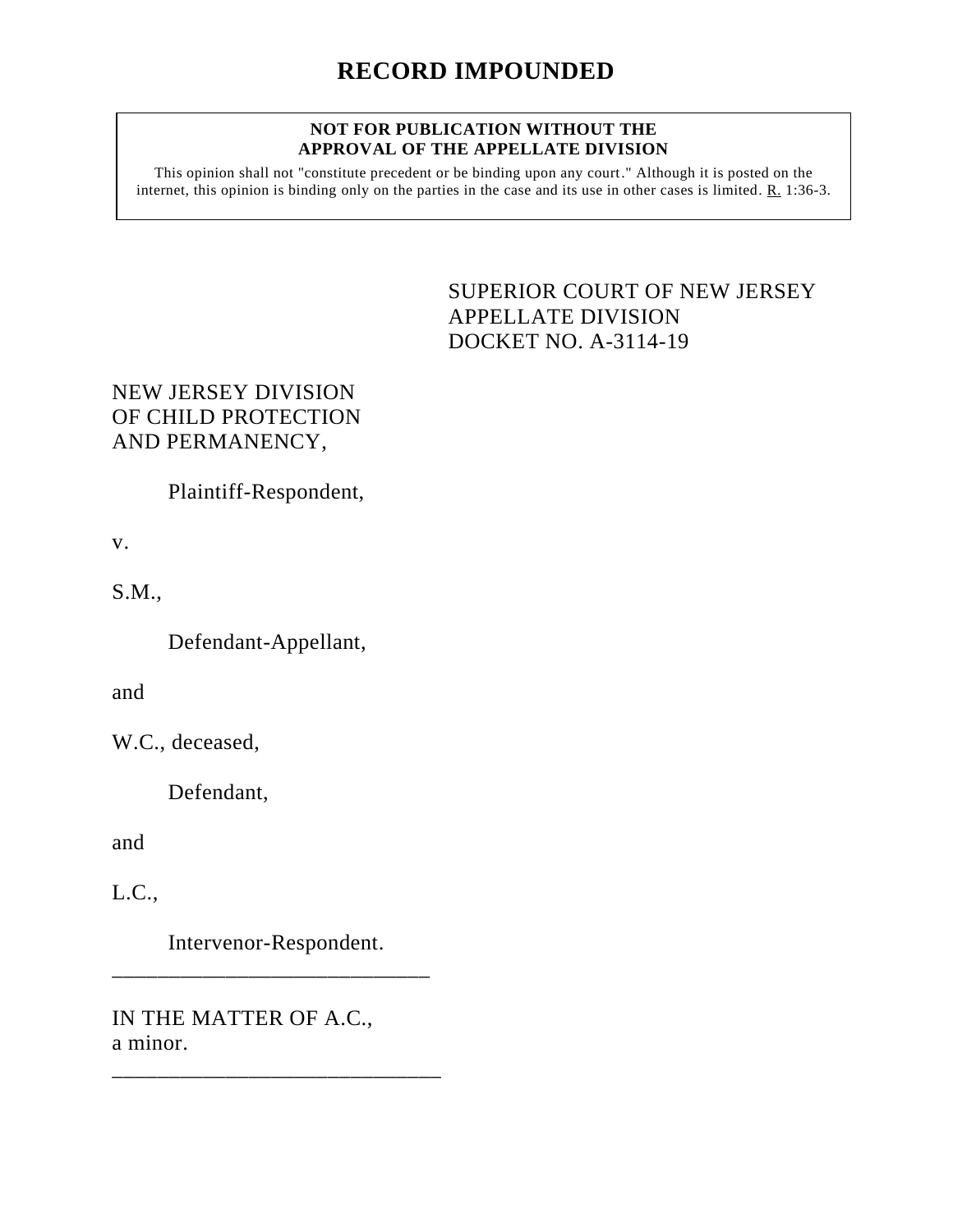Argued March 16, 2022 – Decided May 2, 2022

Before Judges Hoffman, Geiger, and Susswein.

On appeal from the Superior Court of New Jersey, Chancery Division, Family Part, Somerset County, Docket Nos. FN-18-0106-17 and FD-18-0113-18.

Clara S. Licata, Designated Counsel, argued the cause for appellant (Joseph E. Krakora, Public Defender, attorney; Robyn A. Veasey, Deputy Public Defender, of counsel; Clara S. Licata, on the briefs).

Lea C. DeGuilo**,** Deputy Attorney General, argued the cause for respondent (Matthew J. Platkin, Acting Attorney General, attorney; Lea C. DeGuilo, on the brief).

Noel C. Devlin, Assistant Deputy Public Defender, argued the cause for minor (Joseph E. Krakora, Public Defender, Law Guardian, attorney; Meredith Alexis Pollock, Deputy Attorney General, of counsel; Noel C. Devlin, of counsel and on the brief).

Lisa Chapland argued the cause for intervenorrespondent (Law Offices of Jeffrey S. Mandel, LLC, attorneys; Jeffrey S. Mandel, of counsel and on the brief).

PER CURIAM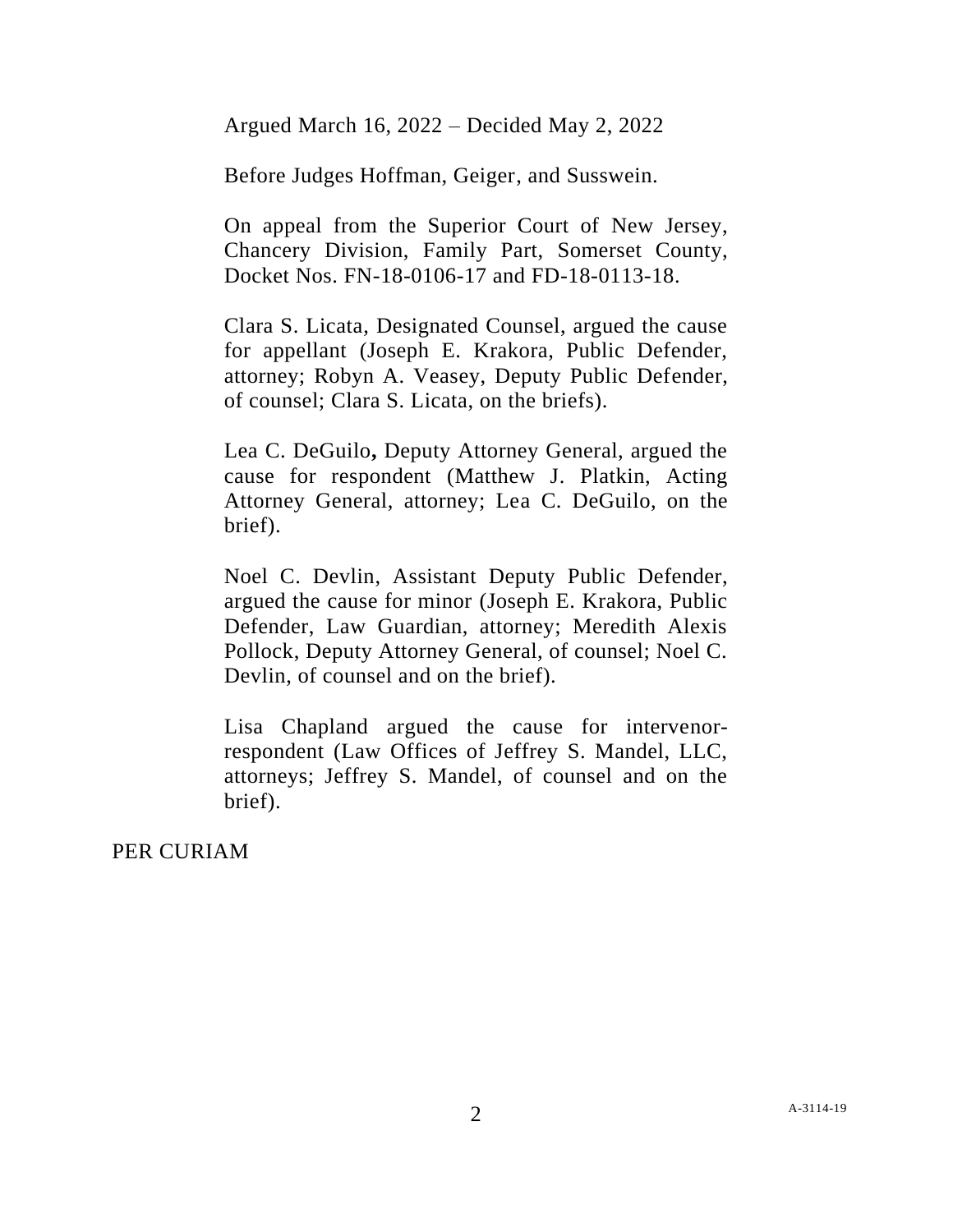This appeal involves a Title 30 matter filed under the FN docket and a custody dispute filed as an  $FD<sup>1</sup>$  matter, which we consolidated for the purposes of this opinion. Defendant S.M. appeals from the Family Part orders that placed her daughter A.C.  $(Amy)^2$  in the physical custody of Amy's paternal aunt, L.C. (Lucy), after the court determined, following a plenary hearing, that Lucy was Amy's psychological parent and stood in parity with defendant.

On appeal, defendant challenges Family Part rulings: 1) permitting Lucy to intervene in the FN matter; 2) concurrently hearing the FN action under Title 30 and the best-interests custody matter under the FD docket; 3) finding Lucy was Amy's psychological parent; and 4) awarding physical custody of Amy to Lucy, along with shared legal custody. Defendant also asserts the trial court proceedings denied her procedural due process. After careful review, we discern no basis to disturb any trial court rulings. We further conclude the record contains substantial evidence that supports the finding that it was in Amy's best

<sup>&</sup>lt;sup>1</sup> The FD docket in the Family Part "consists of child custody, visitation, child support, paternity, medical support, and spousal support in non-divorce matters." B.C. v. N.J. Div. of Child Prot. & Permanency, 450 N.J. Super. 197, 205 (App. Div. 2017).

<sup>&</sup>lt;sup>2</sup> Pursuant to <u>Rule</u> 1:38-3(d)(13), we use initials and pseudonyms to preserve the confidentiality of the family.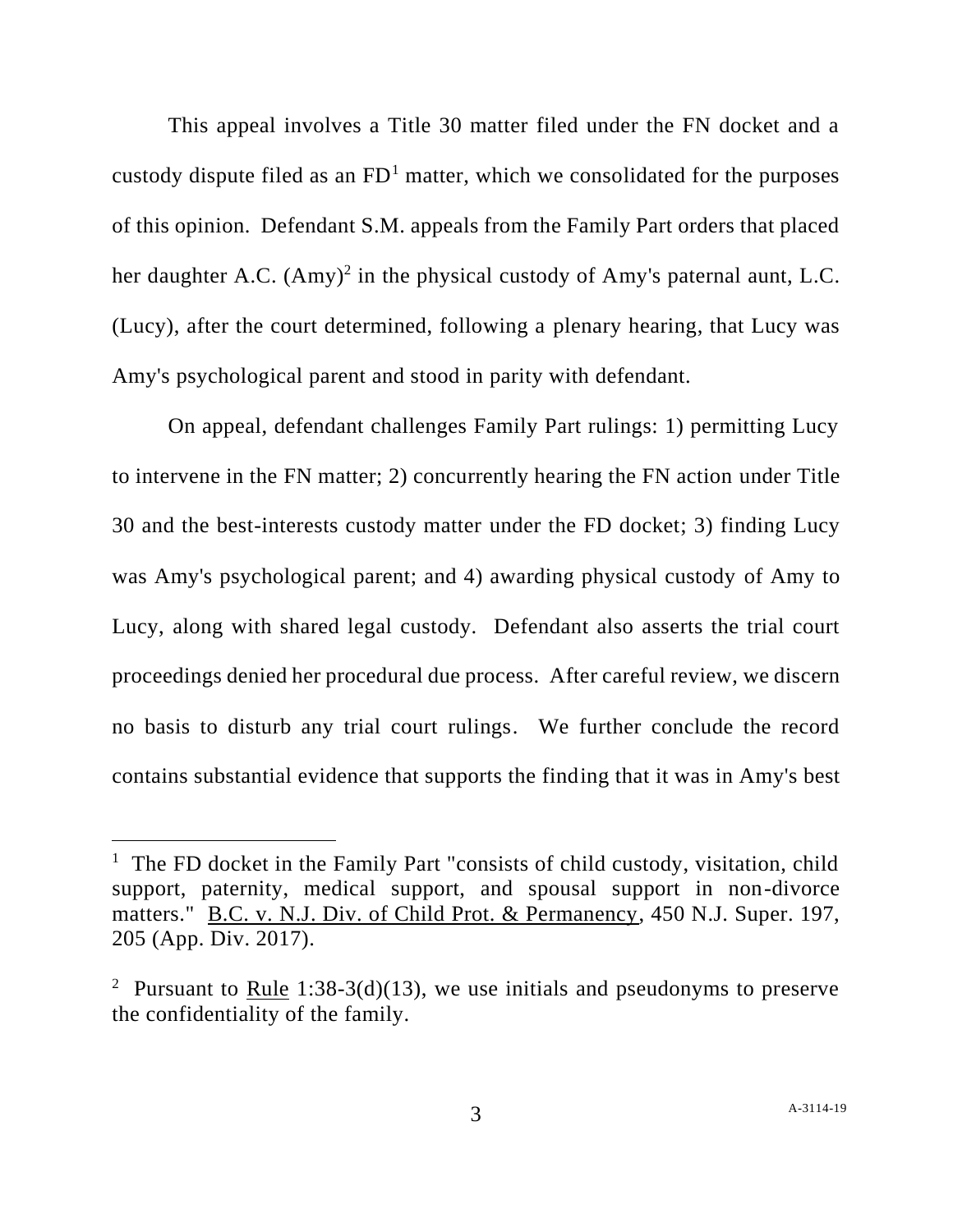interests for the court to award primary physical custody of Amy to Lucy and for defendant and Lucy to share legal custody. We therefore affirm the orders under review.

I.

In August 2014, defendant gave birth to Amy. In July 2017, Amy's father, W.C. (Ward), passed away. Since 2016, defendant has been involved with a new paramour, R.H. (Ronald), who lives with her and her mother (MGM) in Somerset County. Defendant had two other children: a son, M.P. (Michael), born in 1991 (primarily raised until adulthood by MGM) and a son born in 1998 (given up for adoption).

## The Division's Involvement with Defendant

#### 1999

The predecessor of the New Jersey Division of Child Protection and Permanency (the Division)<sup>3</sup> first became involved with defendant regarding her care of M.P., who was visiting defendant when she had a relapse that resulted in her admission to the hospital with a .214 blood alcohol reading. On June 8, 1999, defendant's therapist contacted the Division, concerned that Michael was

 $3$  The Division of Child Protection and Permanency was formerly known as the Division of Youth and Family Services. The name change became effective June 29, 2012. L. 2012, c. 16.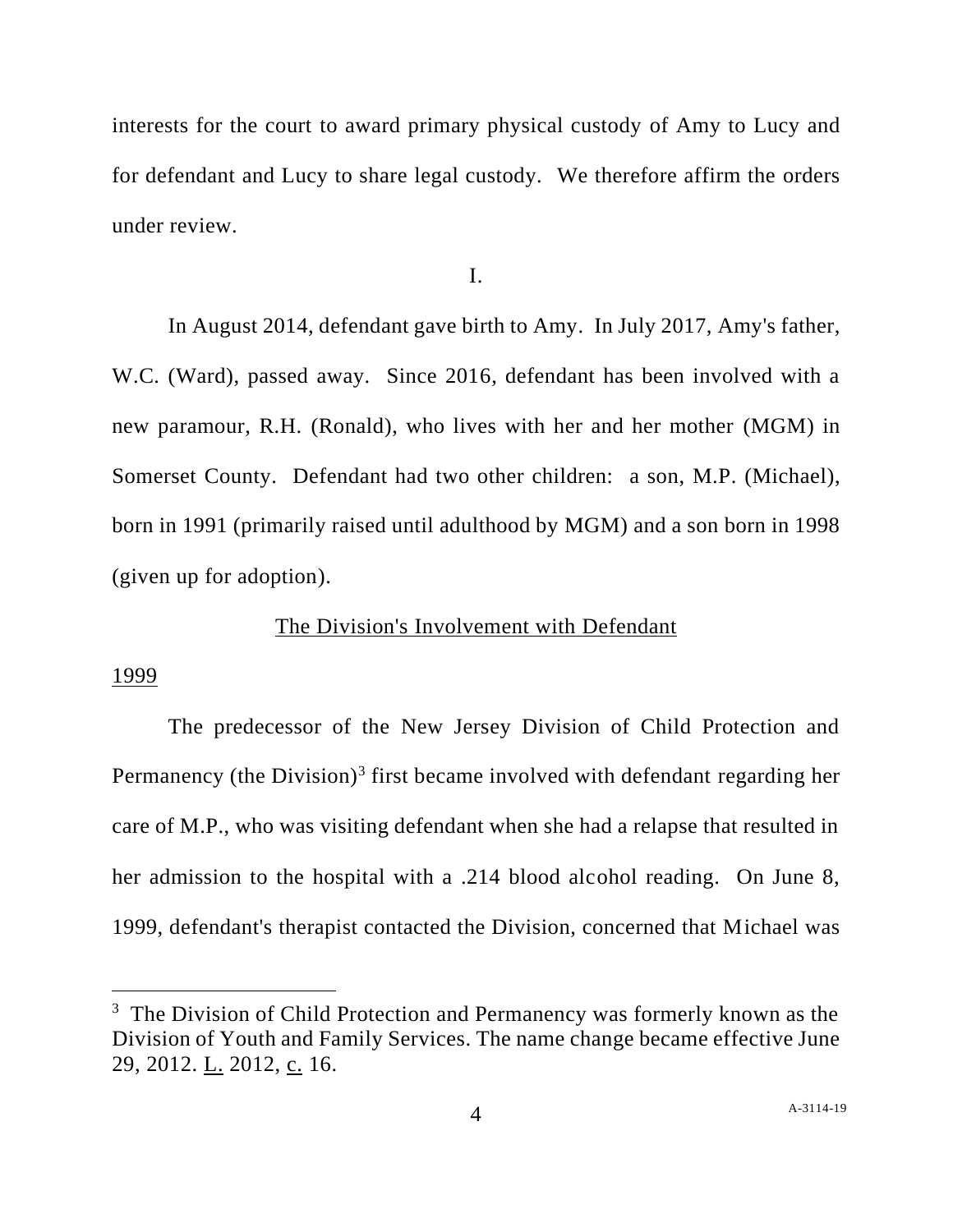at risk due to defendant's depression and history of drug abuse. The Division closed its file in February 2001, after confirming that "MGM now has custody" of Michael.

## 2016

On May 29, 2016, the Division received a report that police had arrested Ward for possession of heroin and that defendant was unfit to parent Amy and used medications without a valid prescription. The following day, the Division received a report that defendant had been arrested due to a warrant related to a traffic ticket.

Thereafter, defendant and Ward completed substance abuse evaluations. For her part, defendant admitted to using drugs, beginning at age sixteen, and alcohol, beginning at age fifteen; however, she denied current drug use and claimed she only drank socially. Defendant recounted that she was charged with driving under the influence in approximately 2006. The evaluator recommended that defendant attend "Level 1" outpatient substance abuse treatment.

On May 31, 2016, defendant provided a negative urine screen, whereas Ward tested positive for opiates. During the Division's investigation, the caseworker observed that defendant had diapers and food, Amy slept in her crib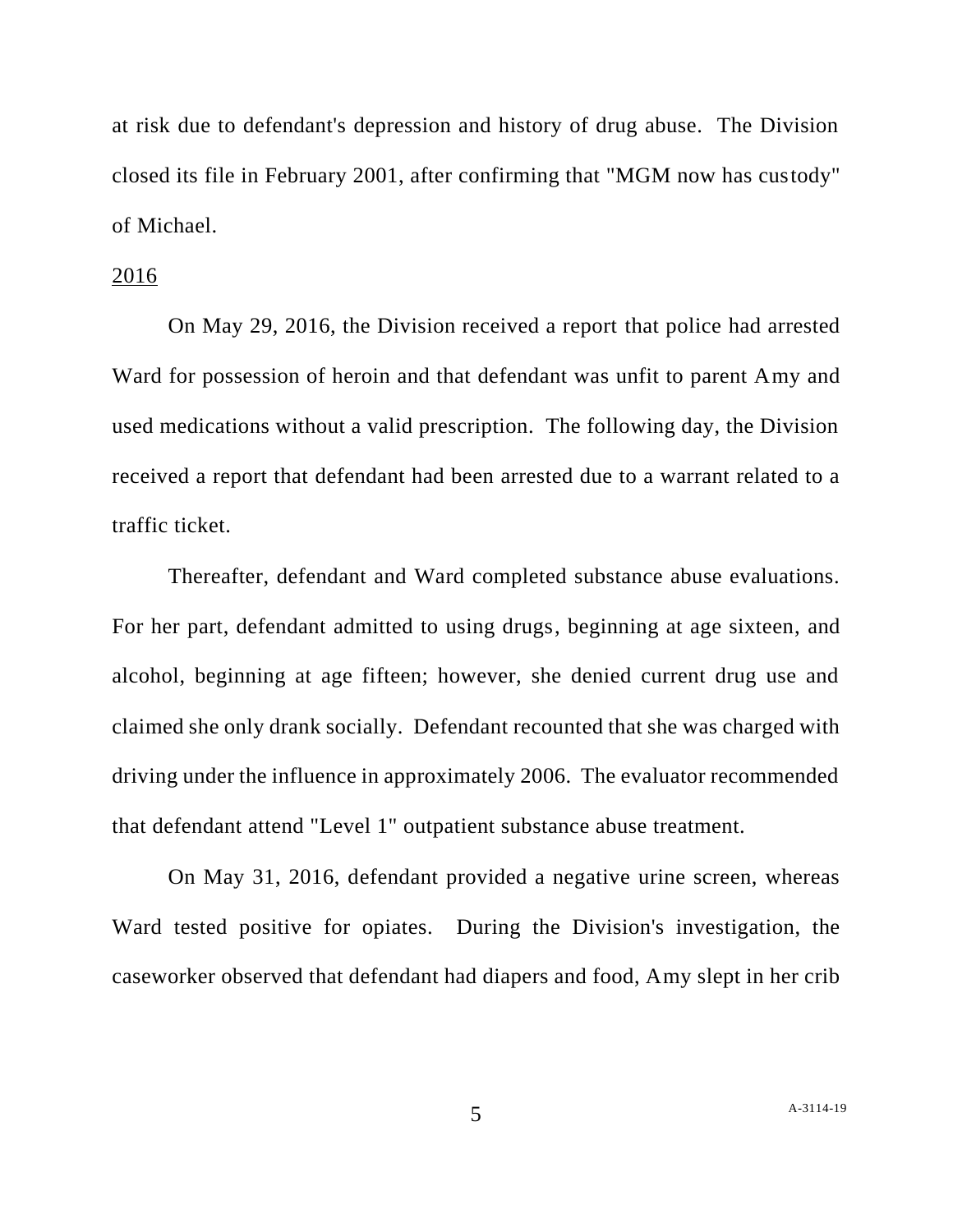and appeared healthy, and that the home was safe. Ultimately, the Division concluded that neglect was not established.

However, by June 2016, Ward was incarcerated; then, on June 28, 2016, defendant's urine screen tested positive for alcohol, causing the Division to institute a safety plan. Pursuant to the plan, Lucy and defendant's sister, M.M., would care for Amy and defendant's contact with Amy would be supervised.

On July 11, 2016, Amy was evaluated at St. Peter's University Hospital due to Lucy's concerns that Amy was experiencing breathing problems. Amy's treating physician referred her to a pediatric neurologist due to concerns of seizure activity.

On July 18, 2016, the Division executed a Dodd removal<sup>4</sup> of Amy and placed her with Lucy due to defendant's urine screen testing positive for alcohol and defendant's unwillingness to abide by the Division's safety plan on a longterm basis. At the time, Ward remained incarcerated.

On July 20, 2016, the Division filed a verified complaint and order to show cause (OTSC), seeking temporary custody of Amy under FN-18-106-17

<sup>&</sup>lt;sup>4</sup> A Dodd removal is an emergency removal of a child without a court order pursuant to N.J.S.A. 9:6-8.21 to  $-8.82$  (the Dodd Act). N.J. Div. of Youth & Fam. Servs. v. P.W.R., 205 N.J. 17, 26 n.11 (2011).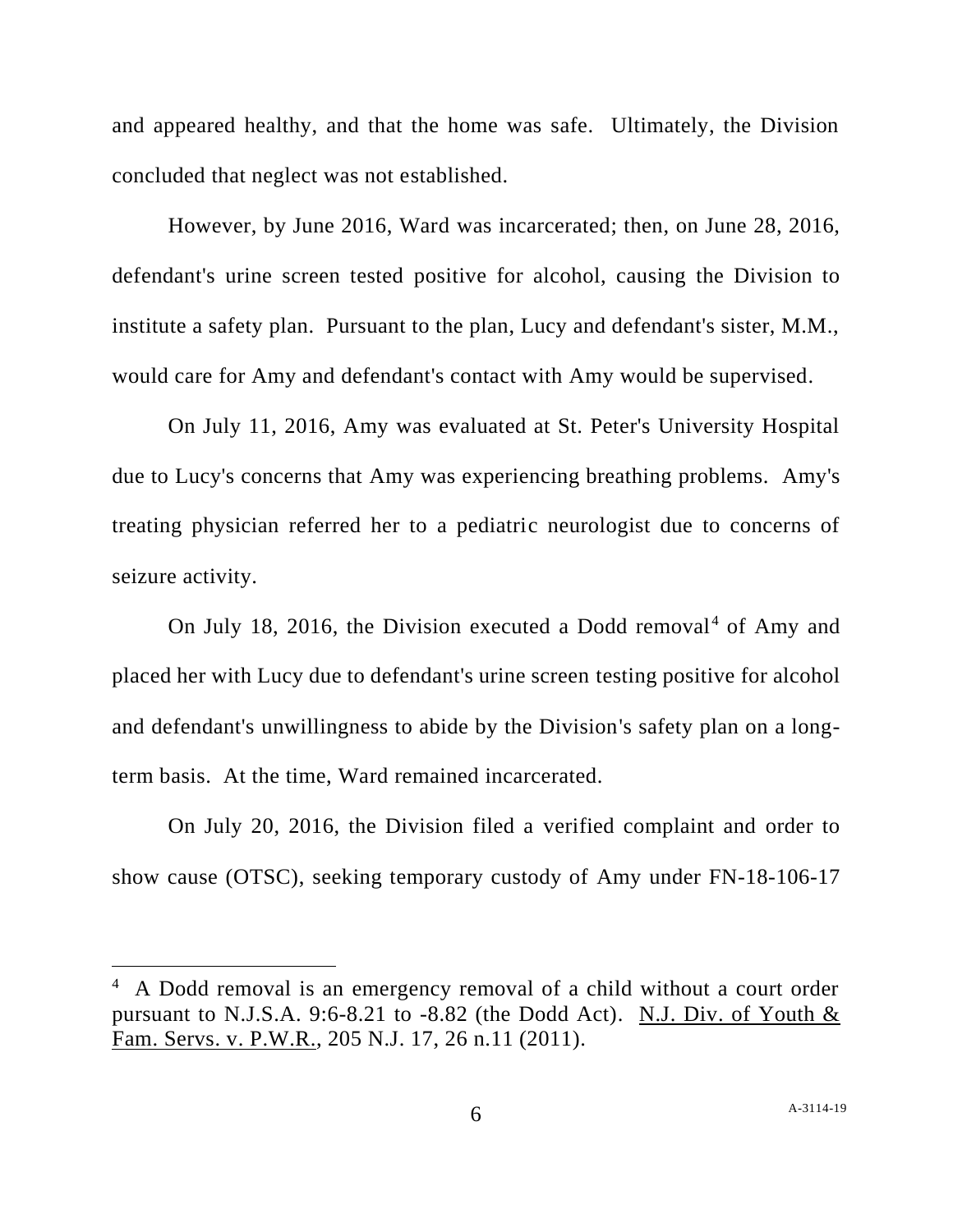(the FN docket number). The Division filed the action pursuant to N.J.S.A. 9:6- 8.21, N.J.S.A. 30:4C-12, and Rule 5:12-1.

On the return date of the OTSC, the court granted the Division custody, care, and supervision of Amy, after finding that Ward's incarceration and defendant's alcohol use constituted a risk of harm to Amy. Defendant consented to Amy's placement with Lucy, admitted to using alcohol, and acknowledged that Amy had a "potential health issue." The court provided defendant with supervised visitation and ordered her to comply with services. The court further ordered that no smoking shall occur around Amy and continued defendant's supervised visitation schedule and compliance with services.

On November 30, 2016, the court made summary findings, pursuant to N.J.S.A. 30:4C-12, that Amy required the continued care, custody, and supervision of the Division. The court found the need for court intervention and Division supervision remained due to defendant's substance abuse issues and her need for mental health treatment and continued urine screenings.

That same day, the court also conducted a dispositional hearing. The court suspended defendant's unsupervised parenting time for thirty days after the Division reported that two of defendant's urine screenings tested positive for opiates and screenings were diluted. The court ordered defendant to participate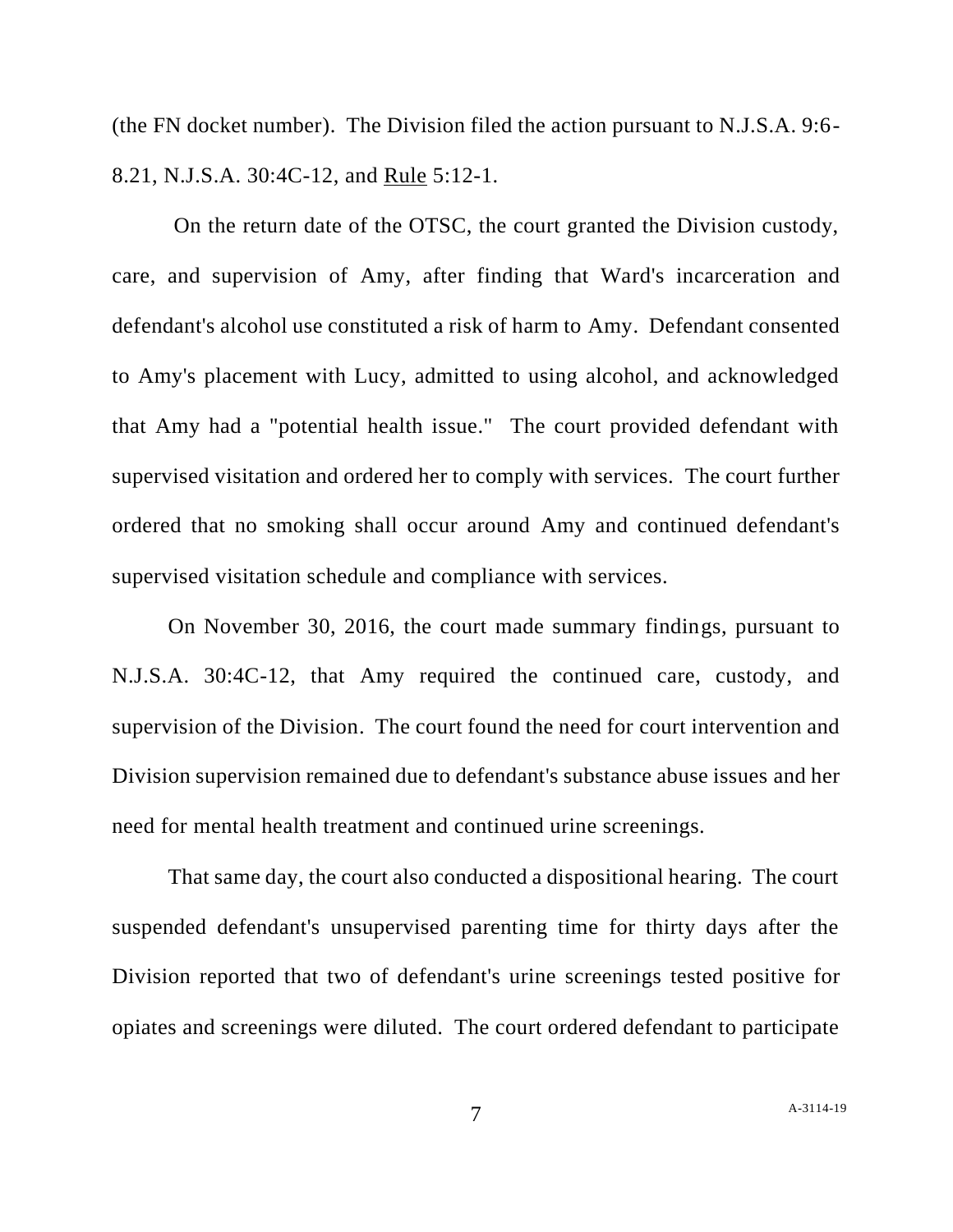in additional services, including substance abuse counseling, Alcoholics Anonymous (AA) meetings, and parenting skills classes; in addition, the court ordered defendant to undergo hair follicle testing.

#### 2017

On January 23, 2017, defendant submitted a diluted urine screen to the Division. Shortly thereafter, defendant showed Rosa Rios, a family services specialist with the Division, a list of the prescriptions that she was taking.

On June 6, 2017, defendant started weekly unsupervised parenting time with Amy, pursuant to a consent order. On June 21, 2017, Preferred Behavioral Health closed defendant's file because defendant did not engage in her recommended level-one outpatient services. A short time later, on June 29, 2017, Catholic Charities reported to the Division that defendant had been actively participating in her substance abuse treatment program. At a hearing, the court heard testimony from Catholic Charities employees about defendant's progress in counseling, including her completion of her treatment goals.

On July 25, 2017, the court signed another summary finding order under the FN docket number, pursuant to N.J.S.A. 30:4C-12, and determined that the court's intervention was necessary because defendant was part of a family in need of services. That same day, the court also entered a compliance review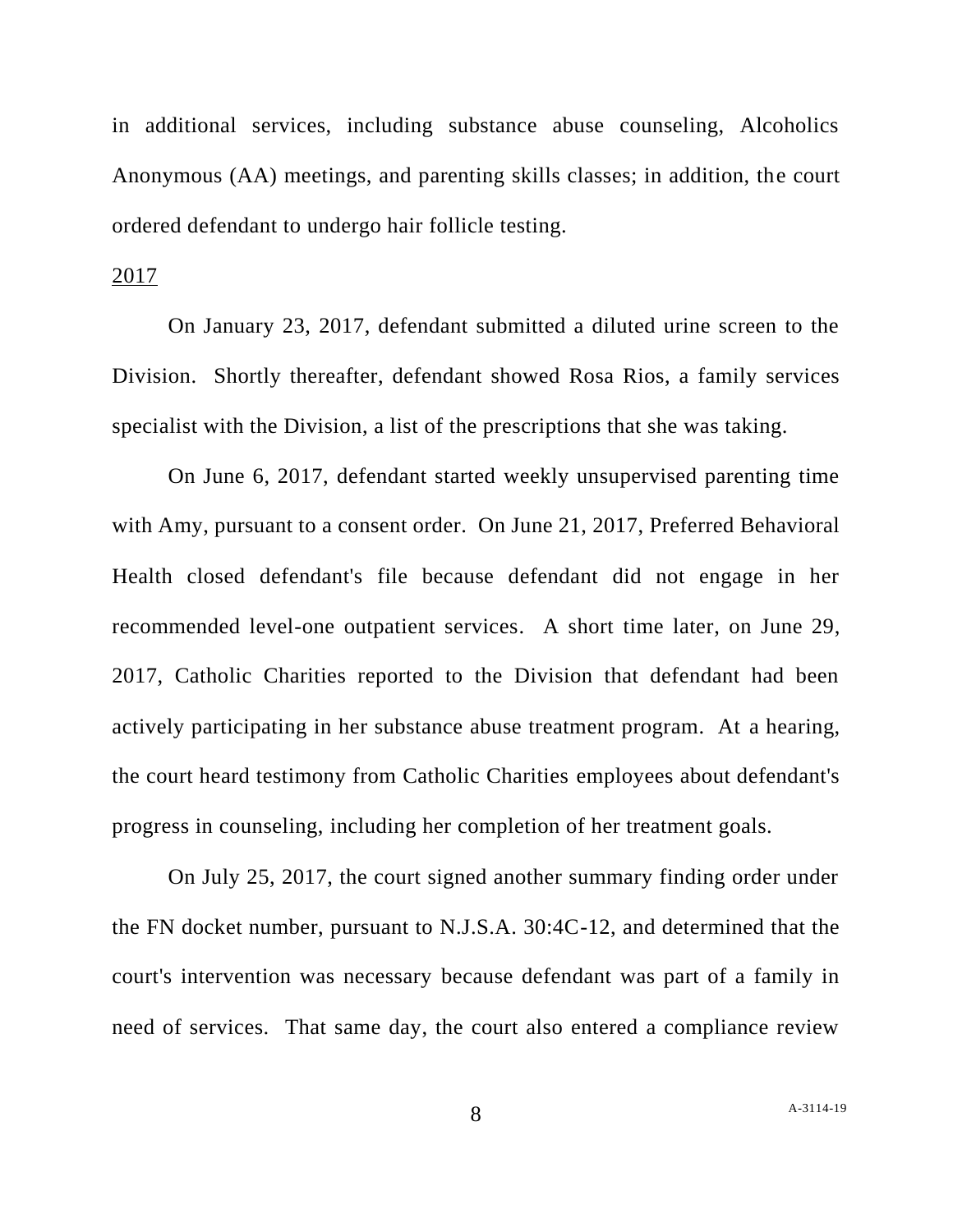order under the FN docket number. The order allowed defendant's unsupervised parenting time to continue and expanded the time to include one overnight visit. Ronald was required to submit to drug screenings; less than two weeks later, Ronald had a positive urine screen on August 4, 2017. On August 16, 2017, Catholic Charities reported that defendant successfully completed her sessions and demonstrated positive parenting skills.

## 2018

On January 11, 2018, defendant's drug screen tested positive for opiates; however, her hair follicle test, administered on February 22, 2018, was reported as negative. On March 5, 2018, during a permanency hearing, the Division reported that the allegations that led to Amy's removal were "not established." Further, the Division reported that defendant had completed substance abuse counseling and parenting skills classes, and also attended weekly counseling. As for the positive drug screening dated January 11, 2018, the Division explained that the opiate level was low enough that it could have resulted from defendant's ingestion of a poppy seed bagel. Nevertheless, the court rejected the Division's plan of reunification. The court explained that defendant had not completed all required services, the Division had not clearly or concisely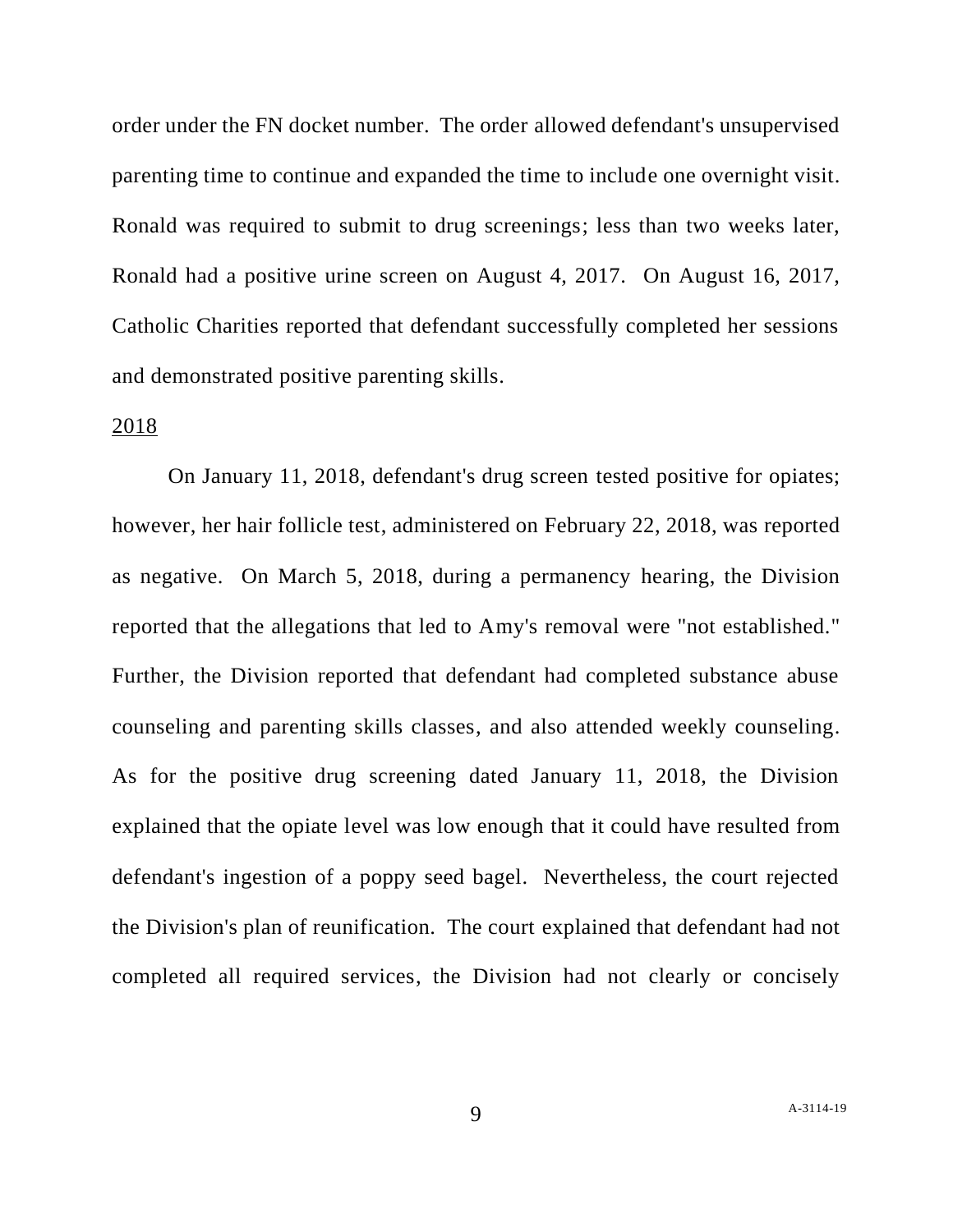specified how reunification would be achieved, and the Division had not submitted a formal updated report prior to the hearing.

In April 2018, Heidi Zorde, the Division's permanency supervisor assigned to defendant's case, reported that the Division had concerns that Amy smelled like smoke after visitation with defendant. During permanency hearings in April and May 2018, the Division stated that its goal for Amy was reunification with defendant. According to the Division, defendant had completed substance abuse treatment, parenting skills training, submitted to urine screenings and hair follicle testing, and attended therapy. For her part, Lucy hoped that she and defendant could mediate the issues between them to find the best care situation for Amy, but absent that, she wanted a best-interests hearing. The Law Guardian also sought a best-interests hearing because defendant refused to attend an evaluation with a parental-fitness expert.

In December 2018, Laura Williams, a family services specialist with the Division, spoke with defendant about Ronald living with her. Defendant and Ronald had failed to disclose their cohabitation to the Division. Pursuant to multiple court orders, Ronald was not to have any contact with Amy. Shortly thereafter, in December 2018, Ronald agreed to move out. By this time,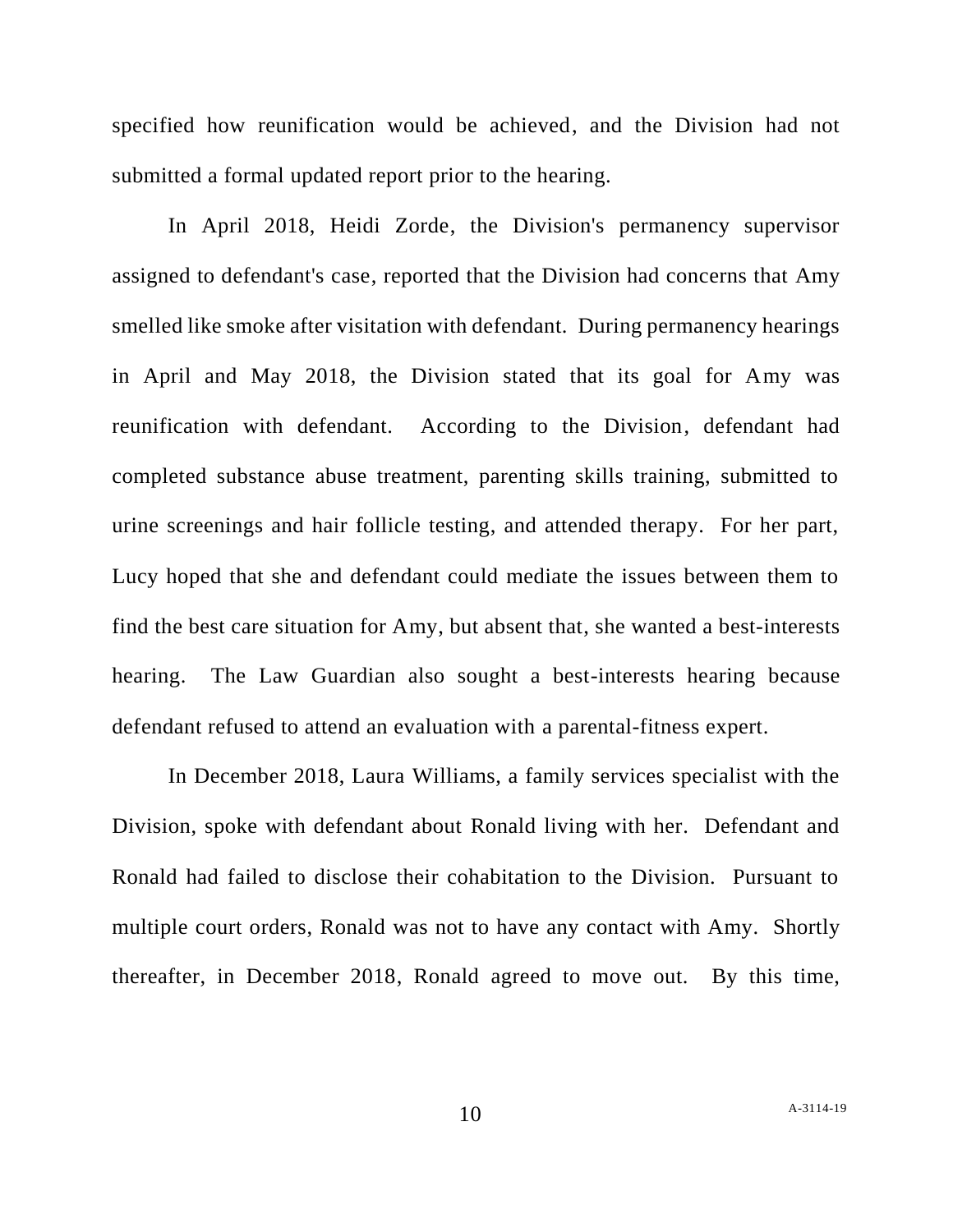defendant was involved in individual therapy, was employed on a full-time basis, and was participating in twice-weekly urine screenings.

#### FD Action Filed by Lucy

On July 13, 2017, Lucy filed a verified complaint under FD-18-0113-18 (the FD docket number) seeking an order naming her as a psychological parent of Amy and granting her joint legal custody and sole residential custody of Amy. On July 24, 2017, Lucy filed a verified complaint and OTSC under the FD docket number and sought custody of Amy. The application was opposed by the Division and defendant.

On August 7, 2017, the court denied Lucy's OTSC, finding it nonemergent; however, the court ruled that "a plenary hearing to determine [Amy's] best interests need[ed] to be decided in lockstep and in a parallel fashion with the FN proceeding." The court set a date to hear oral argument regarding the management of the FD and FN dockets, pursuant to <u>B.C. v. Div. of Child Prot.</u> & Permanency, 450 N.J. Super. 197 (2017). On August 11, 2017, the court entered an order under the FD docket that stated the FD action would occur "in conjunction with and in lockstep" with the FN action. The court found that Lucy had met the "minimum threshold" to have a hearing to determine whether she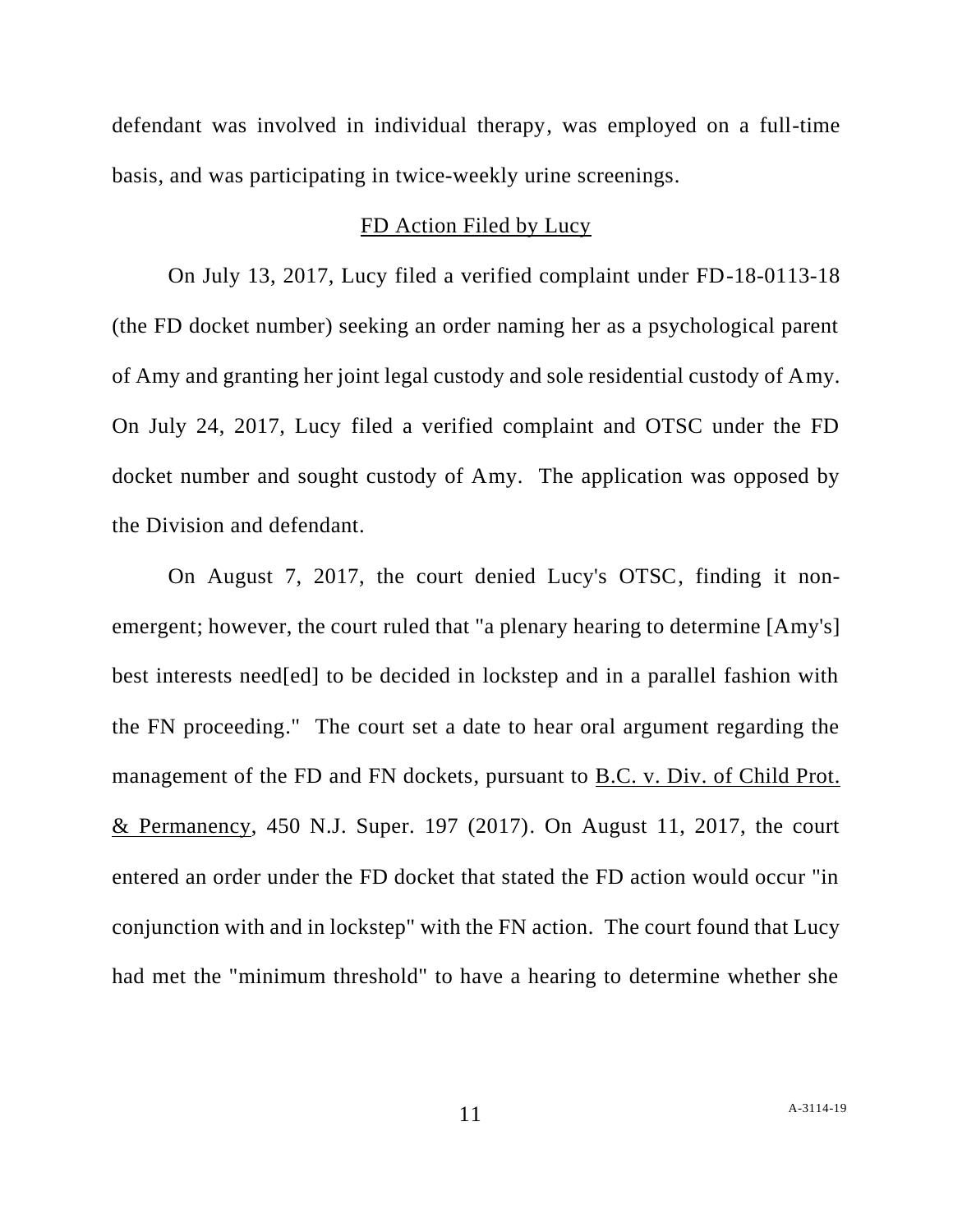could be considered a psychological parent to Amy and to "address best interest."

On August 23, 2017, Lucy filed a motion to intervene in the FN action, pursuant to Rule 4:33-1 and Rule 4:33-2. On September 18, 2017, the court allowed Lucy to intervene in the FN action, as of right, under Rule 4:33-1. Explaining there was a "common thread" between the FN and FD actions, as both pertained to Amy's best interests, the court stated it would schedule a hearing to determine whether Lucy was Amy's psychological parent. On the same date, September 18, 2017, the court held a compliance review hearing and entered an order under the FN docket. The court instructed defendant to continue with her services and visitation and ordered that Ronald could have no contact with Amy. The court then adjourned the permanency hearing until after the best-interests hearing.

On October 4, 2017, the court signed a compliance review order that confirmed the granting of Lucy's motion to intervene in the FN action. The court further ruled that a permanency hearing, a parental fitness determination, a psychological parent determination, and a best-interests hearing would occur contemporaneously. Recognizing the need for expert evaluations before the hearing could take place, the court ordered the parties to obtain best interests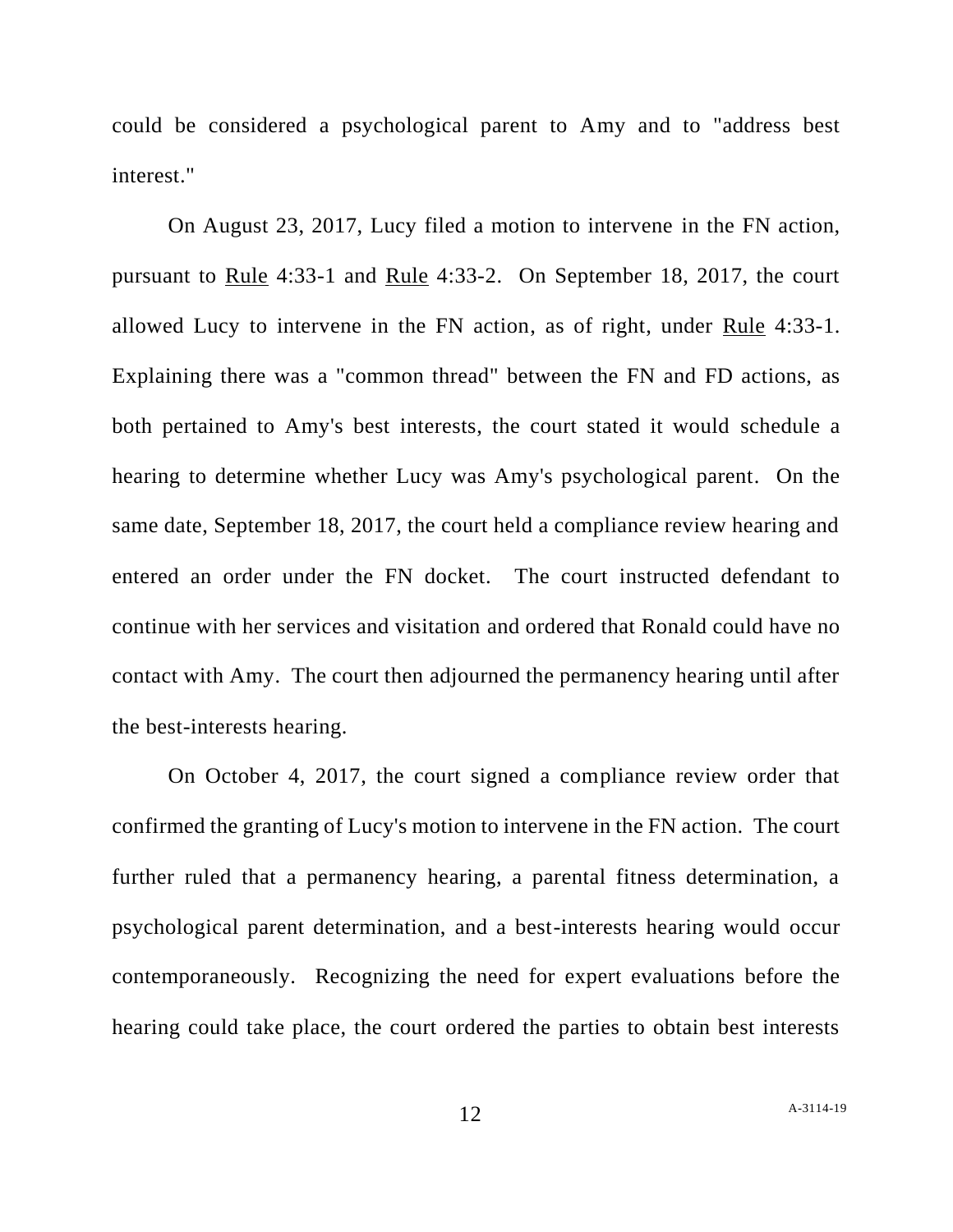evaluations for the purposes of "a psychological<sup>[-</sup>]parent / best-interest<sup>[s]</sup> hearing." The court continued Amy's out-of-home placement, ordered defendant to continue with services, and allowed her visitation, with the stipulation that continued to bar Ronald from any contact with Amy.

On March 5, 2018, the court signed a case management review order under both the FN and FD docket numbers. The order continued Amy's placement with Lucy, allowed for defendant's visitation, and prohibited Ronald's contact with Amy. The order also adjourned the previously scheduled best-interests hearing in the FD matter because of outstanding discovery and expert availability issues.

On May 25, 2018, the court signed an order under the combined FN and FD docket numbers and cited to the court's hearings on April 30, and May 4, 2018. The court rejected the Division's plan of reunification as unacceptable due to disputed factual issues that required testimony to resolve.

On July 10, 2018, the court held another permanency hearing. The court approved the concurrent plans of Amy's reunification with defendant and, also, her adoption by Lucy. Ronald was not permitted to have contact with Amy due to the court's concerns regarding his substance abuse. That same day, the court signed a case management review order under both the FN and FD docket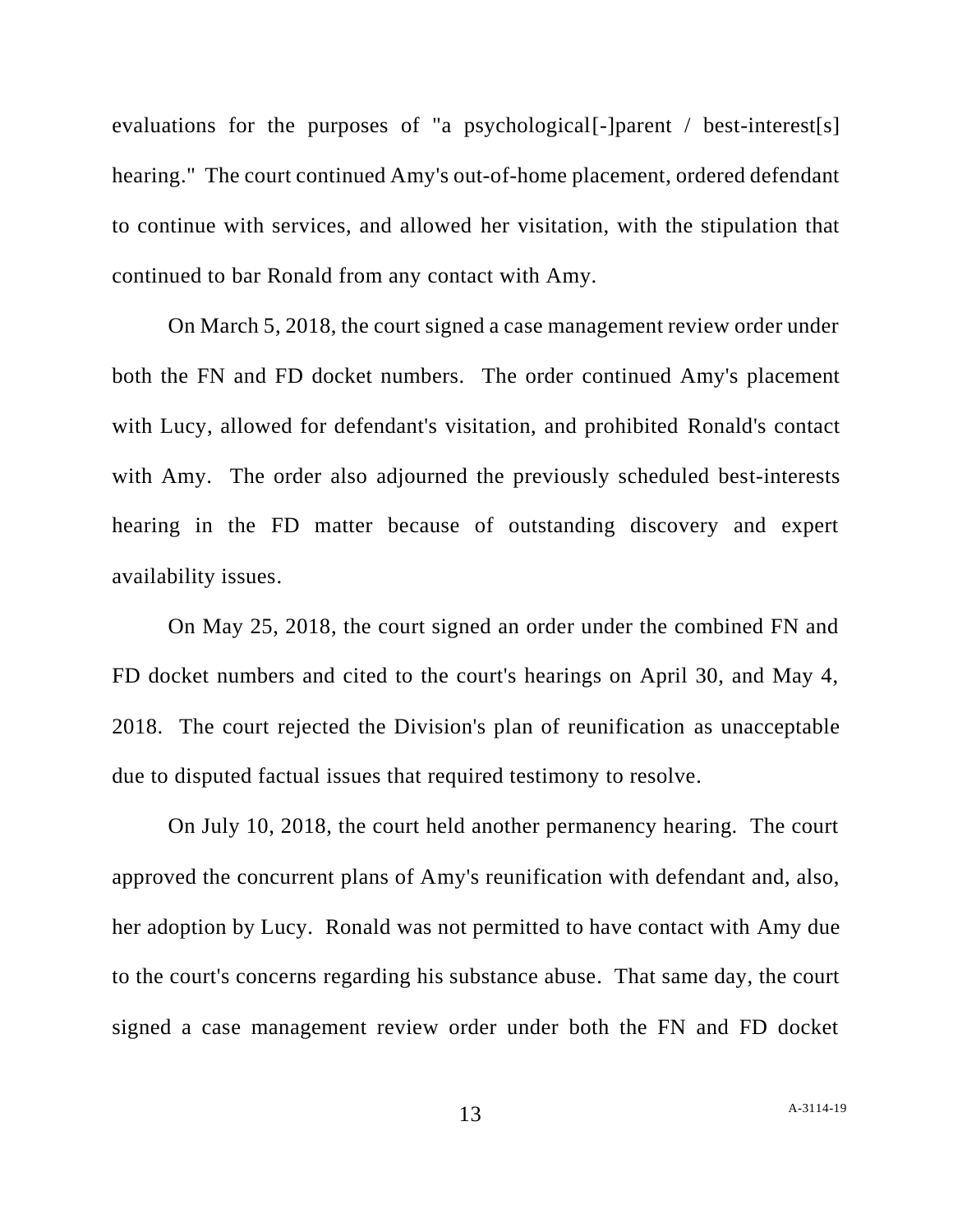numbers. The order continued Amy's out-of-home placement, defendant's visitation, the prohibition on Amy's contact with Ronald, and defendant's requirement to attend Division services.

On October 5, 2018, the court signed a consent order under the combined FN and FD docket numbers that continued Amy 's care, custody, and supervision with the Division. The order continued defendant's obligation to participate in Division services and the prohibition on contact between Ronald and Amy.

Beginning on October 4, 2018, and lasting for twenty-eight nonconsecutive days through July 11, 2019, the trial court conducted a best-interests hearing in the FD matter as to whether Lucy was Amy's psychological parent and what placement options were in Amy's best interests. During the hearing, the court heard testimony from thirty-nine witnesses, including Division employees, Lucy, defendant, Ronald, MGM, and Michael, as well as the following expert witnesses:

> Dr. Sharon Ryan Montgomery – A licensed psychologist, Dr. Montgomery testified on behalf of Lucy. She performed four interviews with defendant and with Lucy, beginning in October 2017. She also evaluated Amy with both defendant and Lucy on two occasions. In addition, she evaluated W.B. and Ronald. During a bonding evaluation between Lucy and Amy, Dr. Montgomery observed that there was a solid attachment. She testified that Lucy was on "solid ground" in terms of her parenting skills, and owned her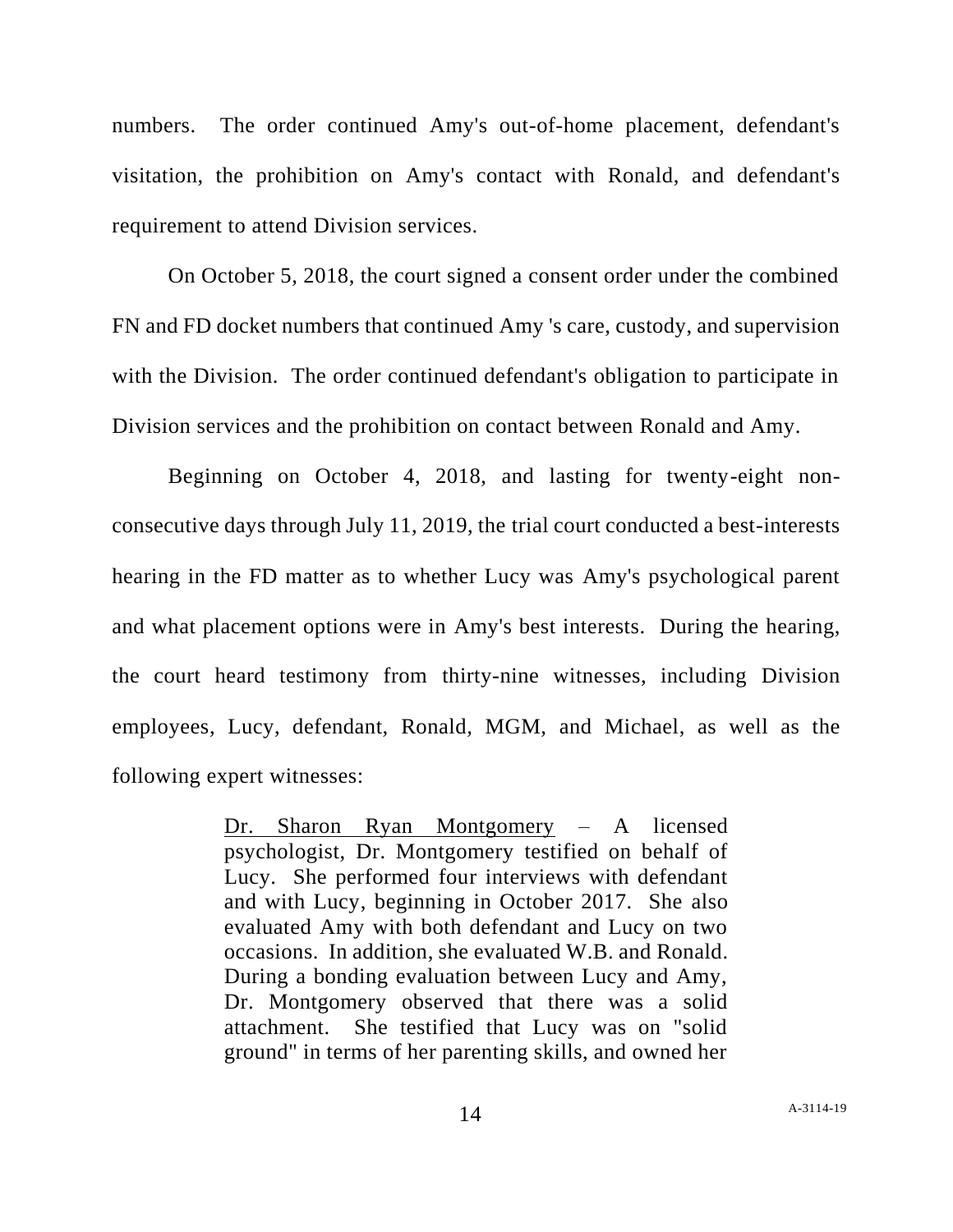own home, had a stable relationship, and a long-term job. She opined that Lucy was Amy's psychological parent because defendant had fostered a relationship between Amy and Lucy, Amy lived with Lucy longer than she had lived with her biological parents, Lucy performed parental responsibilities, and Lucy shared a bond with Amy. In that vein, she believed that Lucy should retain primary custody of Amy because she was more fit, competent, and consistent as a parental figure.

Gregg Benson – A licensed clinical alcohol and drug counselor, Gregg Benson testified on behalf of Lucy as an expert in addiction evaluations and treatment. He did not evaluate defendant; instead, he reviewed the expert report from defendant's substance abuse evaluator, Dr. Gerard Figurelli. Mr. Benson opined that Dr. Figurelli's evaluation was inadequate and likely underestimated the severity of defendant's substance abuse issues because he used only single source reporting, a methodology "more akin to the process utilized in an intake assessment for entry into a treatment program that is typically void of collateral information and/or challenge to the self-report."

Dr. Jonathan Wall – An expert in psychology and parenting assessments, Dr. Wall testified on behalf of the Division. Dr. Wall assessed defendant in September 2016; at that time, he found her unfit to parent a child due to her substance abuse and previous involvement people who abused substances. Dr. Wall reassessed defendant in November 2017; at that time, he determined that defendant was fit to parent.

Dr. Tara A. Matthews – An expert in developmental behavioral pediatrics and the medical director for a fetal alcohol spectrum disorder program, Dr. Matthews testified on behalf of the Division. Defendant reported that she drank alcohol during the first five or six months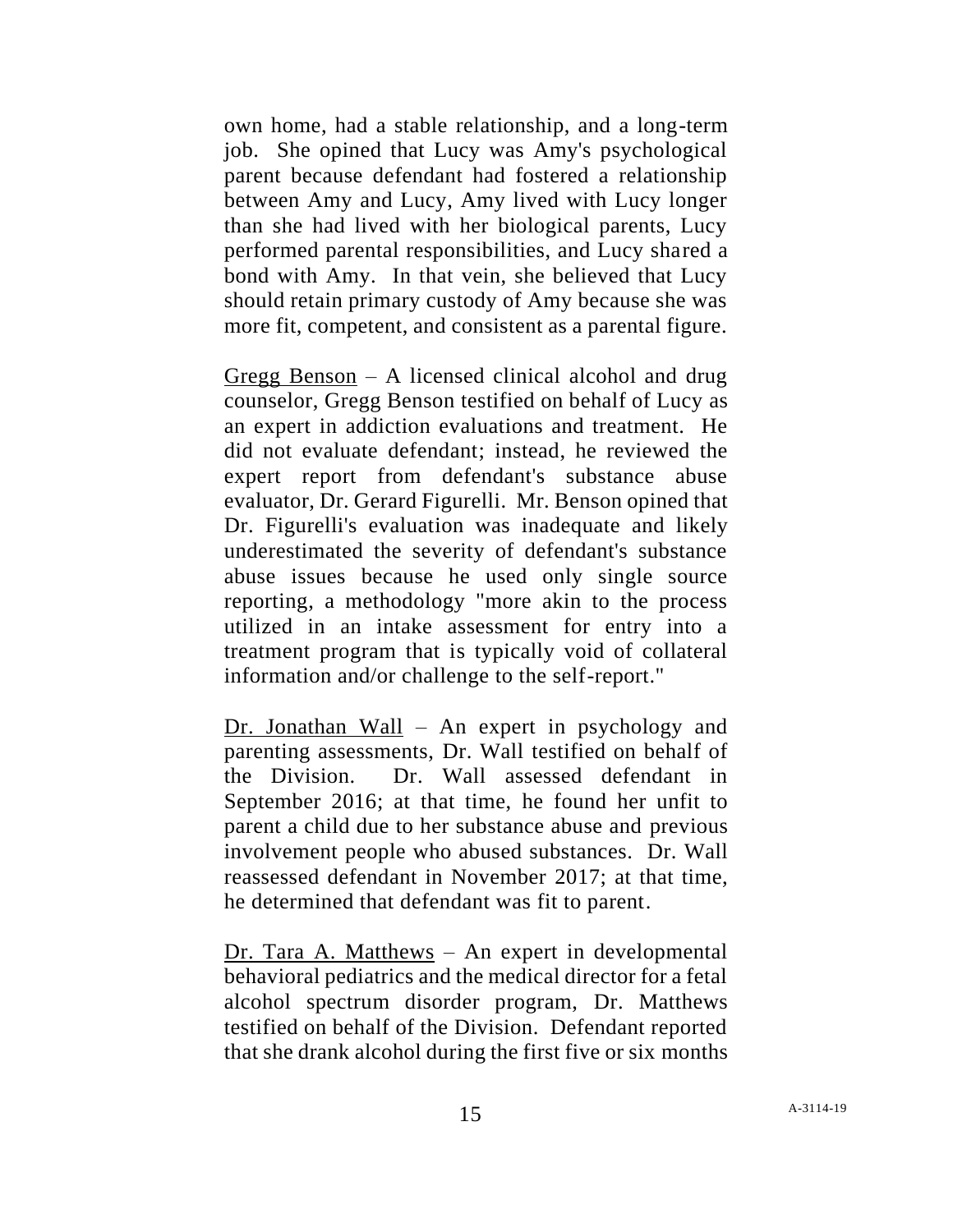of her pregnancy. Dr. Matthews evaluated Amy, when she was four and a half years old, and found that she had no deficits, developmental delays, or behavioral issues, and no evidence of fetal alcohol syndrome.

Dr. Amanda Morales Clarke – A clinical psychologist, Dr. Clarke testified on behalf of defendant. She served as defendant's therapist after the Division referred her for services. Dr. Clarke was not familiar with whether defendant attended AA during their therapy sessions, whether she had relapsed, or the results of her urine screenings. Dr. Clarke testified that defendant was effectively and appropriately using her time in therapy.

Dr. Gerard Figurelli – A psychologist with expertise in the field of substance abuse, Dr. Figurelli testified on behalf of defendant. He evaluated defendant in May 2018. Dr. Figurelli suggested that a prior drug screen that indicated opiate use was related to defendant's ingestion of a poppy seed bagel. He stated that a strong motivator for defendant to remain substance free was reunification with Amy. Dr. Figurelli noted that defendant's negative drug tests caused him to believe that she had not relapsed. He further believed that defendant's decision to stop attending AA was appropriate and did not place her at high risk of relapse.

Dr. Donald Franklin – A psychologist with expertise in the field of custody and best-interests evaluations, Dr. Franklin testified on behalf of defendant. He performed a parental fitness evaluation on defendant and, also, a bonding evaluation between defendant and Amy in October 2017. Dr. Franklin determined that she met the standard for parental fitness, in part, due to her active treatment. According to Dr. Franklin, Amy was more animated with defendant than with Lucy during the bonding evaluation. He described defendant's bond with Amy was "extremely strong and extremely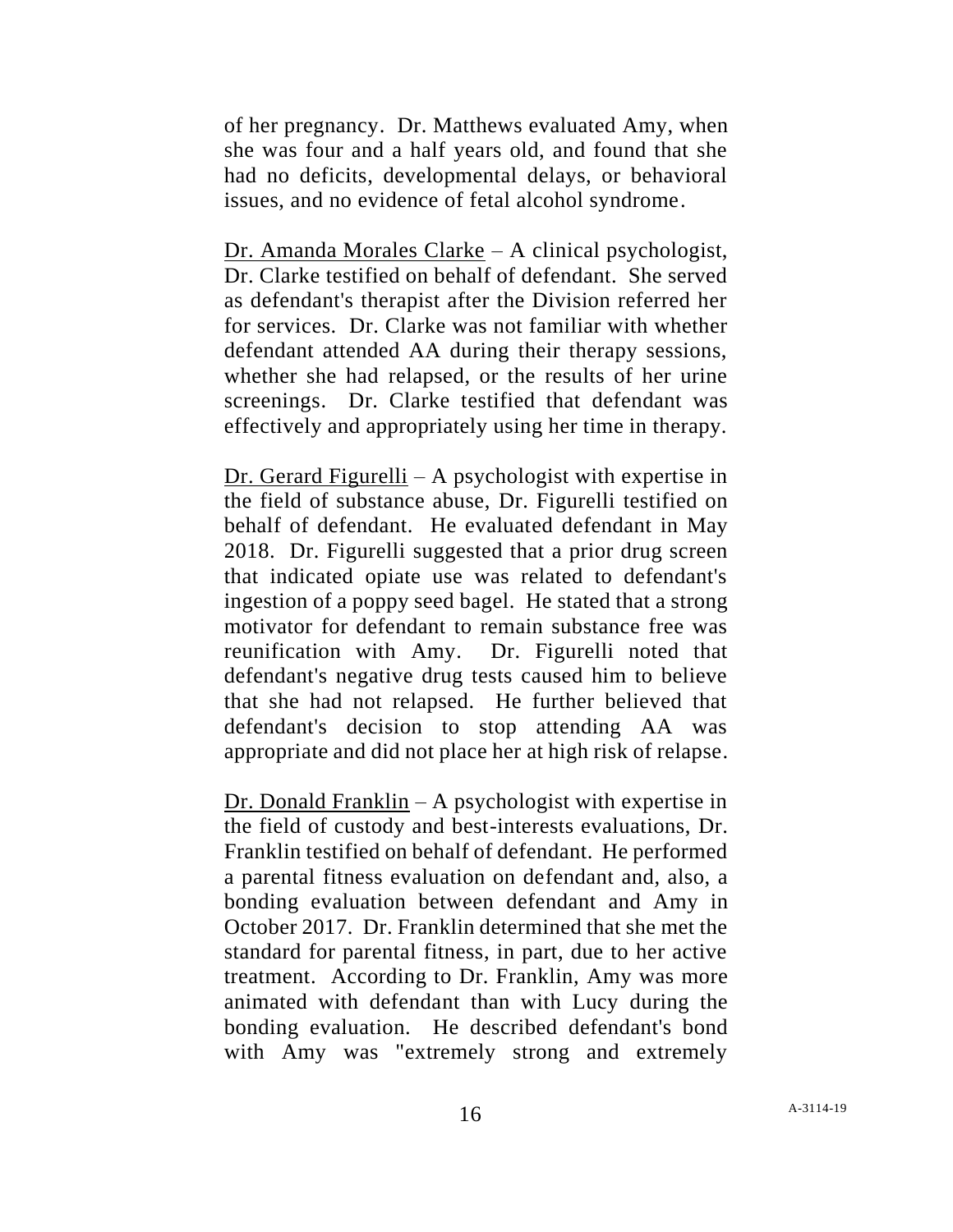positive," and was "significantly closer" than the bond Amy shared with Lucy.

Dr. Elayne Weitz – An expert in psychology, Dr. Weitz testified on behalf of the Law Guardian. Dr. Weitz explained that an individual's ability to protect a child from harm is the most important quality of a caregiver. She found that in October 2017, defendant was not fit to parent Amy due to her involvement with the Division and her alcohol use. Dr. Weitz expressed concerned that outpatient treatment may not be adequate to resolve defendant's substance abuse issues. Additionally, she noted that defendant smoked heavily, which was problematic for Amy's restrictive airway disease. She also noted defendant's history of unstable housing. While defendant had been living with her mother at the time, it was unclear to Dr. Weitz if that housing situation would be permanent; additionally, defendant was then residing with Ronald, who presented risks to Amy's safety. At that time, defendant was only five months into a new job, which caused Dr. Weitz to question whether she would be financially stable in the future. Defendant also had a history of minimizing problems, failing to take responsibility for her actions, and omitting important information from evaluators.

Dr. Ave Gozo – A pediatrician at Children's Specialized Hospital in Mountainside with a specialization in neurology, Dr. Gozo testified on behalf of the Law Guardian. Amy's pediatrician since January 2017, Dr. Gozo diagnosed Amy as suffering from restrictive airway disease and recommended that she not be exposed to cigarette smoke. Dr. Gozo also recommended that Amy see an allergist, and other specialists to address her tremors, developmental delays, and heart murmur.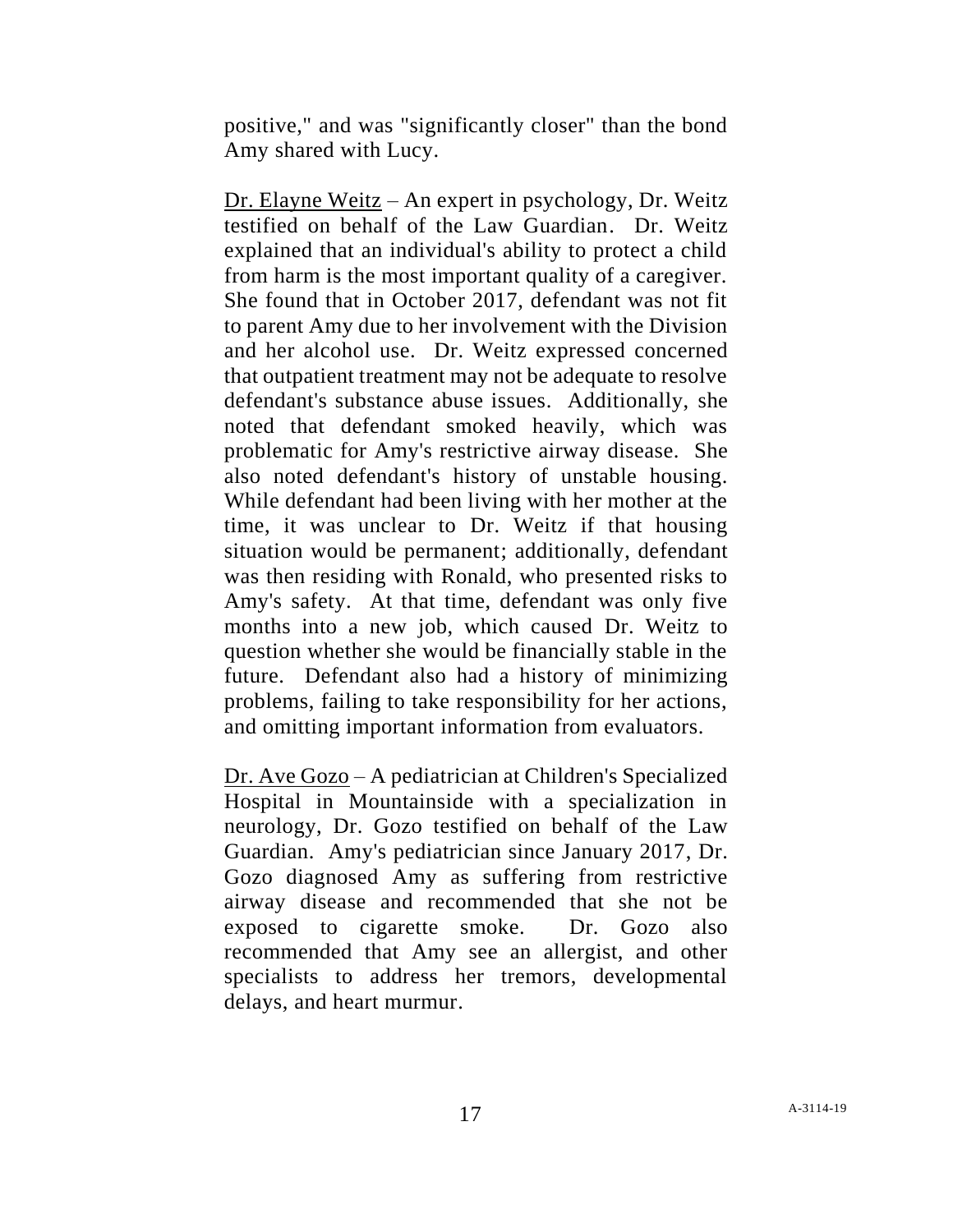On August 29, 2019, the court issued its decision, determining that exceptional circumstances existed for Lucy to seek custody of Amy because Lucy had become Amy's psychological parent and, therefore, was entitled to a best-interests hearing, pursuant to N.J.S.A. 9:2-4. After that determination, the trial court proceeded to analyze the evidence and testimony presented – but considered it through the lens of a best-interests hearing, pursuant to N.J.S.A. 9:2-4 – to determine the custodial relationship that served Amy's best interests. After considering the fourteen factors listed in N.J.S.A. 9:2-4(c), the trial court awarded joint legal custody to defendant and Lucy and appointed Lucy as the primary residential custodian; in addition, the court provided defendant with weekend visitation and extended summer visits.

On August 30, 2019, the trial court signed a custody order under the FD docket number. The order gave defendant and Lucy joint legal custody of Amy and awarded primary residential custody to Lucy

On October 23, 2019, the court signed a compliance review order under the FN docket number that continued defendant's obligations to attend services and the restrictions on Ronald's contact with Amy. On February 25, 2020, the court signed a consent order terminating the FN litigation and cited to its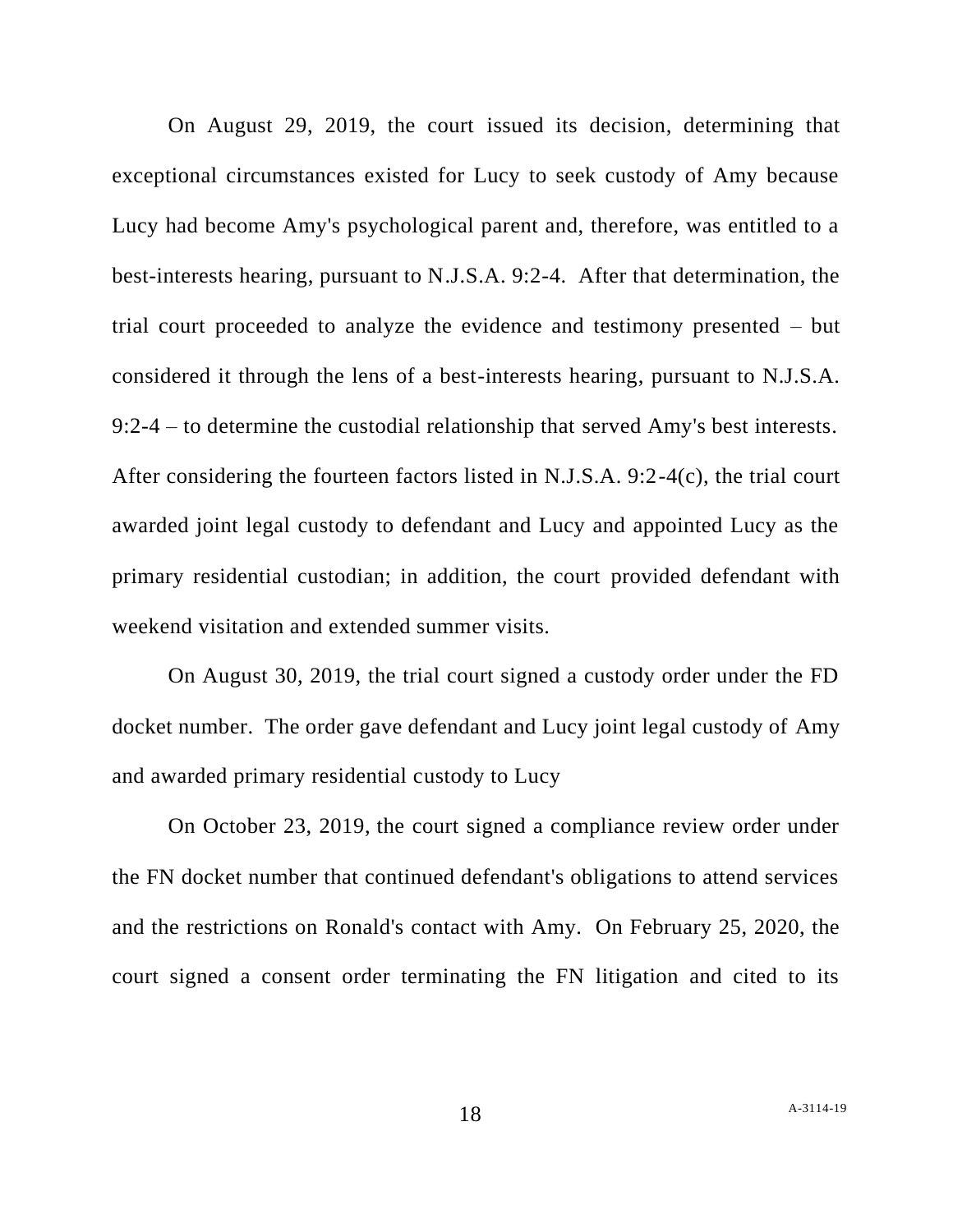determinations in the FD litigation as the basis of its conclusions. These appeals followed.

#### II.

Well-established principles guide our review of his matter. "[W]e accord great deference to discretionary decisions of Family Part judges [,]" Milne v. Goldenberg, 428 N.J. Super. 184, 197 (App. Div. 2012) (citing Donnelly v. Donnelly, 405 N.J. Super. 117, 127 (App. Div. 2009)), in recognition of the "family courts' special jurisdiction and expertise in family matters." N.J. Div. of Youth & Fam. Servs. v. M.C. III, 201 N.J. 328, 343 (2010) (quoting Cesare v. Cesare, 154 N.J. 394, 413 (1998)). An abuse of discretion occurs "when a decision is 'made without a rational explanation, inexplicably departed from established policies, or rested on an impermissible basis.'" Milne, 428 N.J. Super. at 197 (quoting Flagg v. Essex Cnty. Prosecutor, 171 N.J. 561, 571  $(2002)$ ).

A reviewing court will defer to a judge's factual findings determinations when "they are supported by 'adequate, substantial and credible evidence' on the record." N.J. Div. of Youth & Fam. Servs. v. M.M., 189 N.J. 261, 279 (2007), (quoting In re Guardianship of J.T., 269 N.J. Super. 172, 188 (App. Div. 1993)). Additionally, we generally "grant deference to the trial court's credibility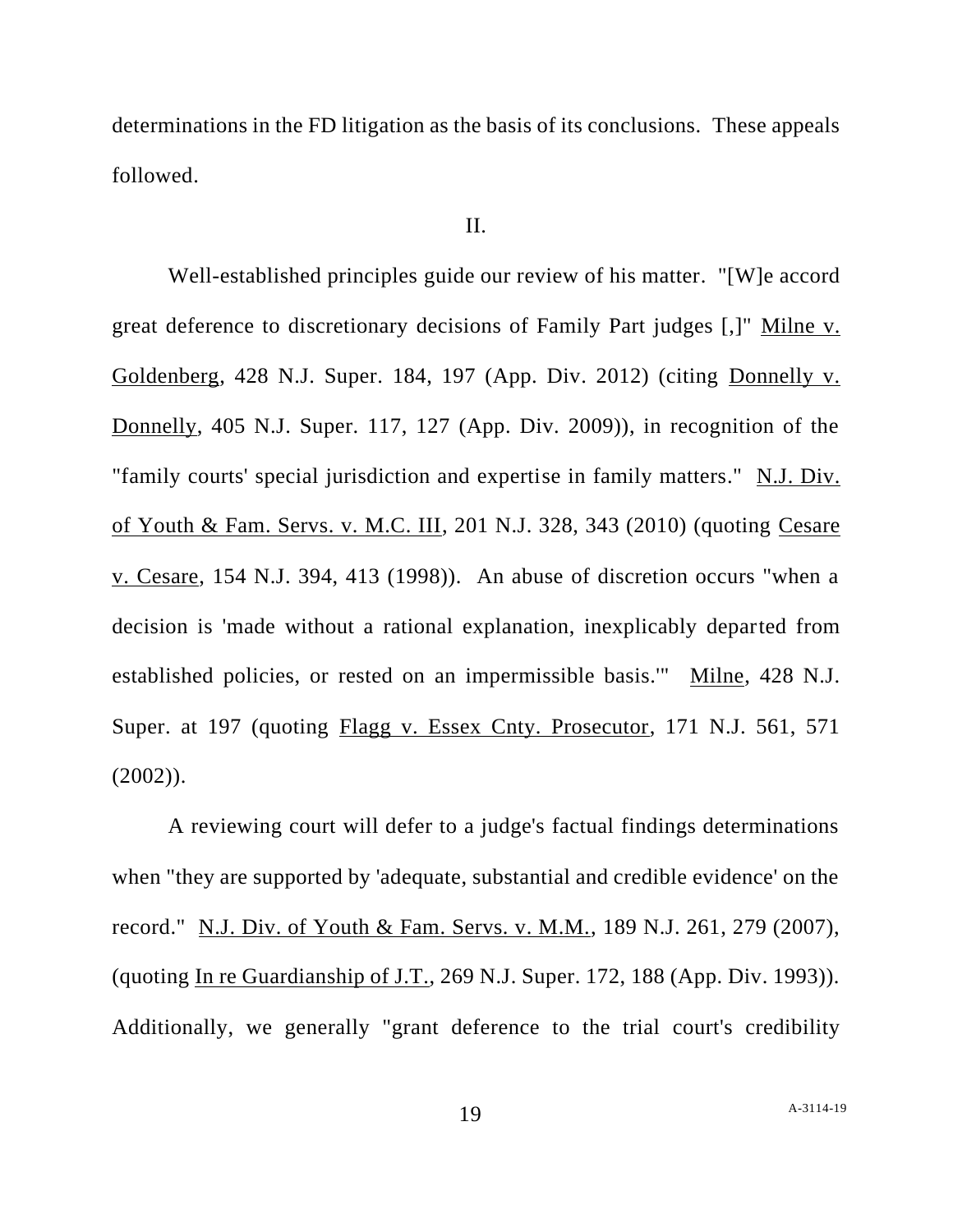determinations." Ibid. However, "[a] trial court's interpretation of the law and the legal consequences that flow from established facts are not entitled to any special deference." Hitesman v. Bridgeway, Inc., 218 N.J. 8, 26 (2014) (citing Manalapan Realty, L.P. v. Twp. Comm. of Manalapan, 140 N.J. 366, 378  $(1995)$ .

## A.

While the State can act to curtail the rights of a parent regarding his or her child, a parent's right to custody can also be challenged by a third party who "present[s] clear and convincing evidence of parental unfitness, abandonment, gross misconduct, or the existence of exceptional circumstances affecting the welfare of a child." Watkins v. Nelson, 163 N.J. 235, 253-55 (2000); N.J.S.A. 9:2-4; N.J.S.A. 9:2-9; N.J.S.A. 9:2-10. The exceptional circumstances classification contemplates court intervention, pursuant to the State's parens patriae power, to protect the health, safety, and welfare of a child. <u>V.C. v.</u> M.J.B., 163 N.J. 200, 219 (2000). When a third party seeks to exercise custody over or concurrent with the child's biological parent, the court must engage in a two-step analysis. Watkins, 163 N.J. at 253. Specifically, the court must first determine whether exceptional circumstances exist and then determine whether awarding custody is in the best interests of the child. Id. at 254.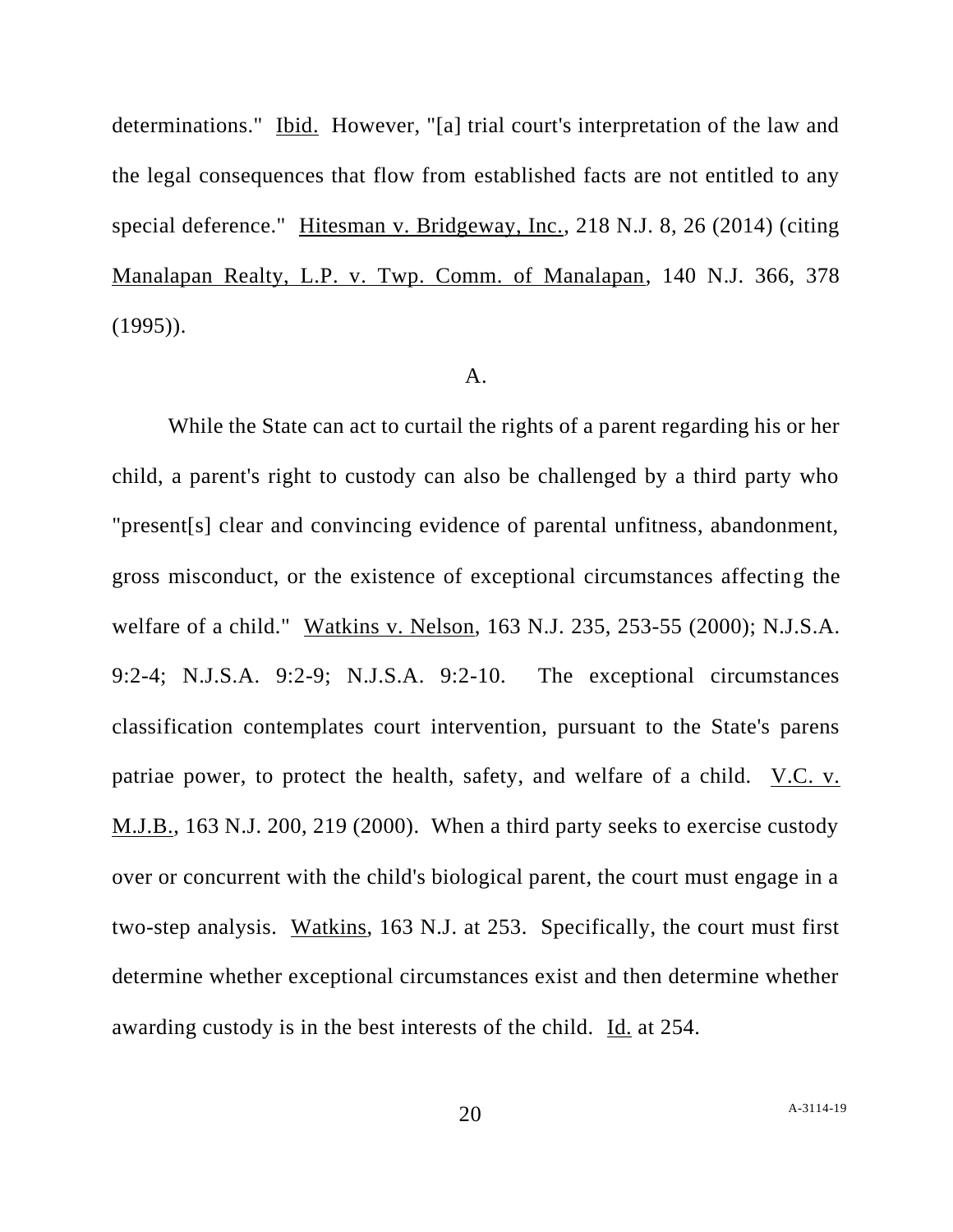The Court has explained that exceptional circumstances can include instances where a third party "has stepped in to assume the legal parent who has been unable or unwilling to undertake the obligations of parenthood." V.C., 163 N.J. at 219. In that vein, an individual given the status as a psychological parent may seek custody of the child, even in instances where the biological parents are fit. Id. at 219-20. In contrast, a stranger may not challenge a child's placement because he or she cannot satisfy the exceptional circumstances prong and, therefore, the stranger cannot request a best-interests hearing. P.B. v. T.H., 370 N.J. Super. 586, 598 (App. Div. 2004); see also Watkins, 163 N.J. at 254- 55 (explaining the standard is one of "best interests," not "better interests").

The standard for determining whether an individual is a psychological parent is set forth in V.C., 163 N.J. at 219-20. In V.C., the Court held that a woman had standing to seek custody and visitation of the biological children born to her former domestic partner. <u>Id.</u> at 229-230. Notably, the Court opined that a showing of exceptional circumstances may curtail the absolute rights of a biological parent even if the biological parent is fit and there is no basis for the termination of parental rights. Id. at 215. Also, the woman had performed parental duties alongside of the biological mother, developed a bond with the children, and, therefore, became a psychological parent. Id. at 223-227.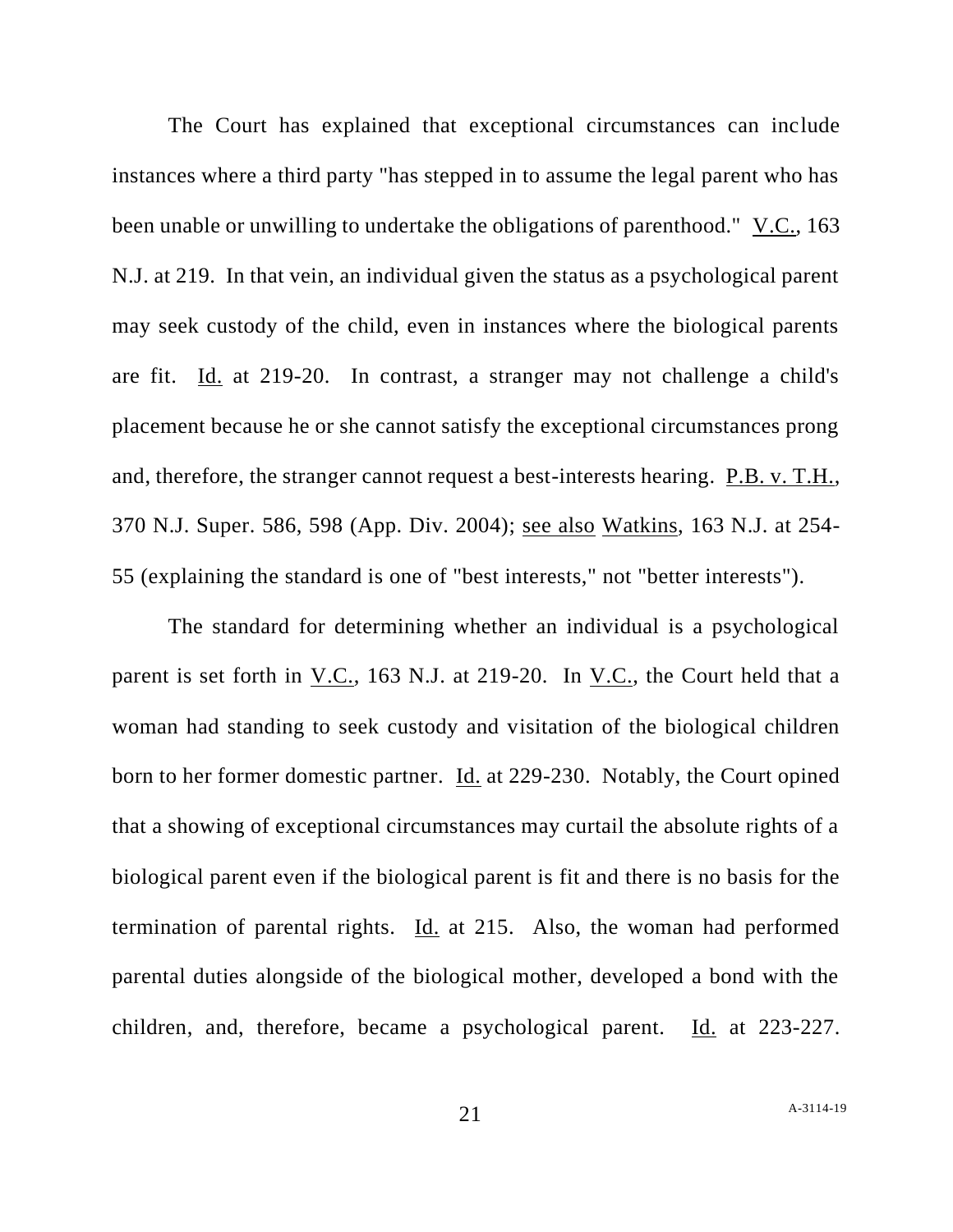Importantly, the Court realized that psychological parent cases implicate the interest children have in maintaining ties to the adults "who love and provide for them." Id. at 221.

As a result of the Court's analysis in V.C., a trial court must engage in a four-pronged analysis to determine whether an individual is a psychological parent. Id. at 219-20. Specifically, the legal parent "must consent to and foster the relationship" between the individual and the child; the individual must have lived with the child; the individual "must perform parental functions for the child to a significant degree"; and a parent-child bond must be forged. Id. at 223. According to the Court, the most important factor is whether the parent-child bond is forged. Ibid. Notably, however, V.C. does not require that the court determine that the bond between the psychological parent and the child to be greater or equal to the bond between the biological parent and the child. Id. at 226-27. The only prong of the test that requires expert testimony is the fourth prong, whether the parent-child bond had been forged between a third party and the child. Id. at 223, 227. Overall, the four-prong analysis is a fact-sensitive determination made by the court. Id. at 223. A third party who is "determined to be a psychological parent to a child . . . stands in parity with a legal parent" regarding custody and visitation issues. Id. at 227-28.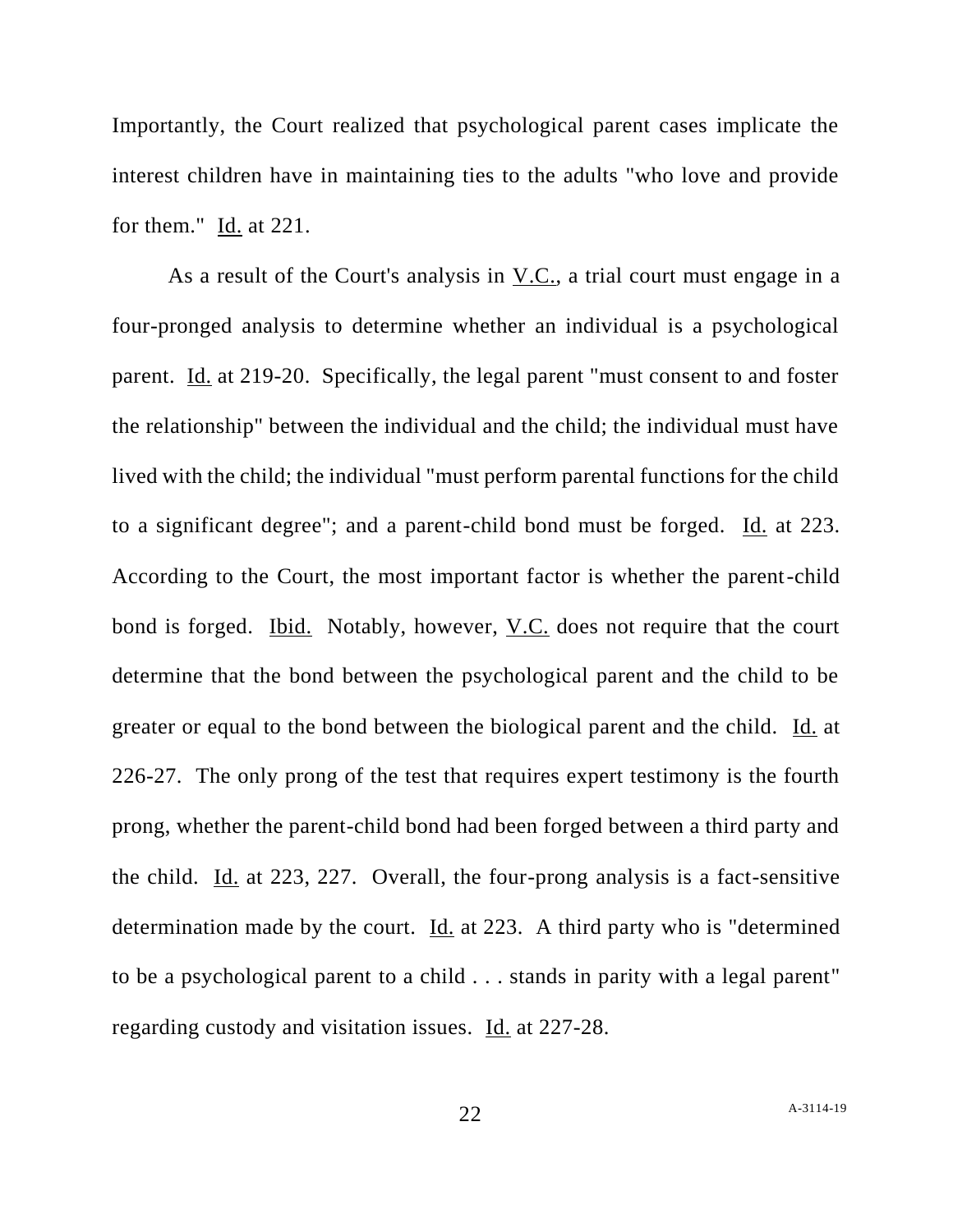B.

"[T]he opinion of the trial judge in child custody matters is given great weight on appeal." Terry v. Terry, 270 N.J. Super. 105, 118 (App. Div. 1994) (citations omitted); however, the trial judge must consider the statutory criteria enumerated in N.J.S.A. 9:2-4. Id. at 107. In turn, we "must evaluate that opinion by considering the statutory declared public policy and criteria which a [judge] must consider." Id. at 118.

The judge must "reference the pertinent statutory criteria with some specificity and should reference the remaining statutory scheme at least generally, to warrant affirmance." Id. at 119. The judge must also "consider and articulate why its custody decision is deemed to be in the child's best interest." Ibid. "[T]he paramount consideration is the safety, happiness, physical, mental and moral welfare of the child." Ibid. (quoting Fantony v. Fantony, 21 N.J. 525, 536 (1956)). "[T]hat analysis requires the court to consider any and all material evidence." Kinsella v. Kinsella, 150 N.J. 276, 317 (1997) (citing In re Baby M., 109 N.J. 396, 456 (1988)). "The 'best-interest-ofthe-child' standard . . . is an expression of the court's special responsibility to safeguard the interests of the child at the center of a custody dispute because the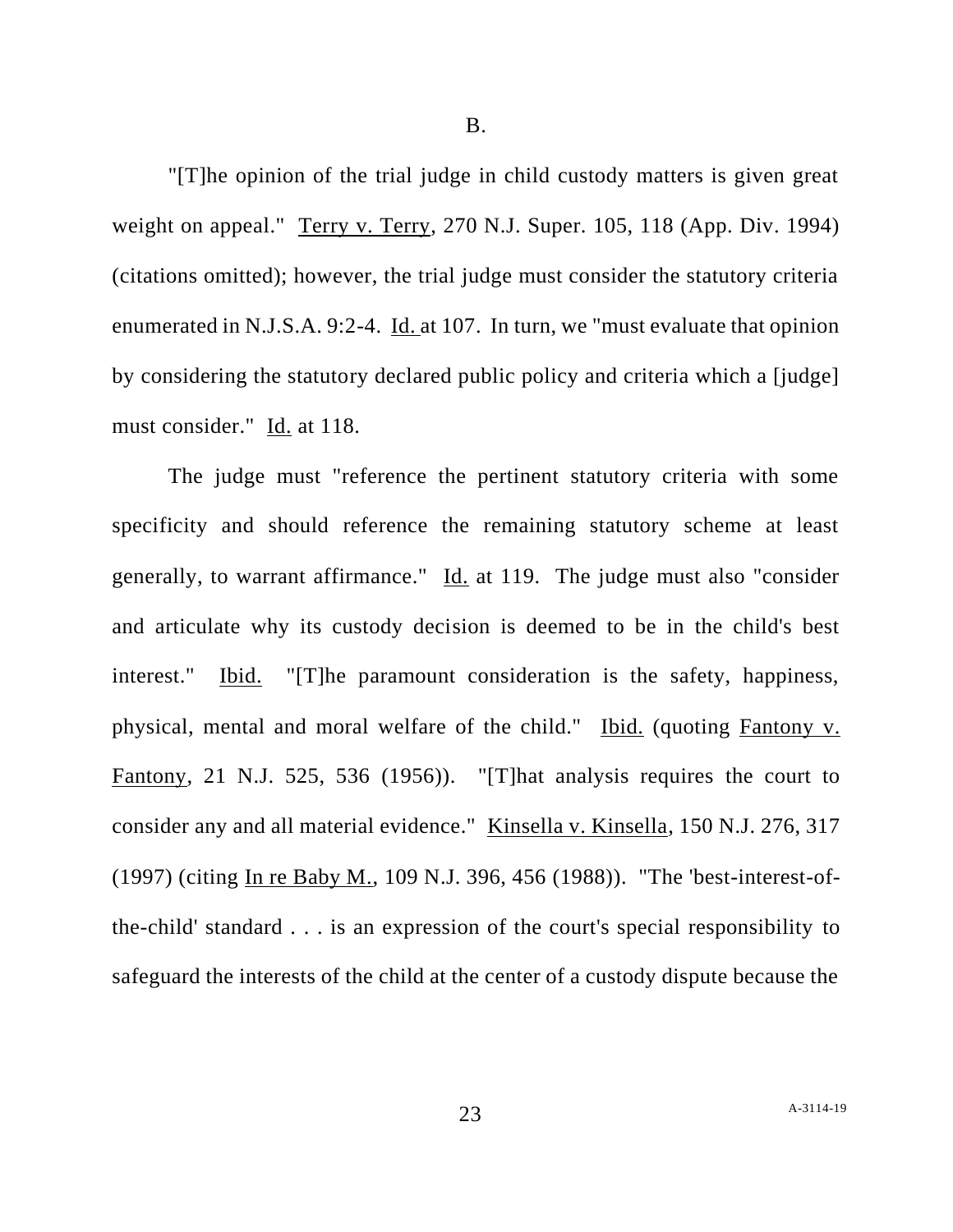child cannot be presumed to be protected by the adversarial process." Id. at 317-

18.

As set forth in N.J.S.A. 9:2-4(c), the court must take into consideration

fourteen factors when making an award of custody, which include:

[1] the parents' ability to agree, communicate and cooperate in matters relating to the child; [2] the parents' willingness to accept custody and any history of unwillingness to allow parenting time not based on substantiated abuse; [3] the interaction and relationship of the child with its parents and siblings; [4] the history of domestic violence, if any; [5] the safety of the child and the safety of either parent from physical abuse by the other parent; [6] the preference of the child when of sufficient age and capacity to reason so as to form an intelligent decision; [7] the needs of the child; [8] the stability of the home environment offered; [9] the quality and continuity of the child's education; [10] the fitness of the parents; [11] the geographical proximity of the parents' homes; [12] the extent and quality of the time spent with the child prior to or subsequent to the separation; [13] the parents' employment responsibilities; and [14] the age and number of the children.

Our review of custody findings is limited. Cesare v. Cesare, 154 N.J. 394,

411 (1998). The general rule is that child custody determinations are binding on appeal when supported by adequate, substantial, credible evidence. W.M. v. D.G., 467 N.J. Super. 216, 229 (App. Div. 2021). Also, a reviewing court provides deference to the findings of fact made by the Family Part, because of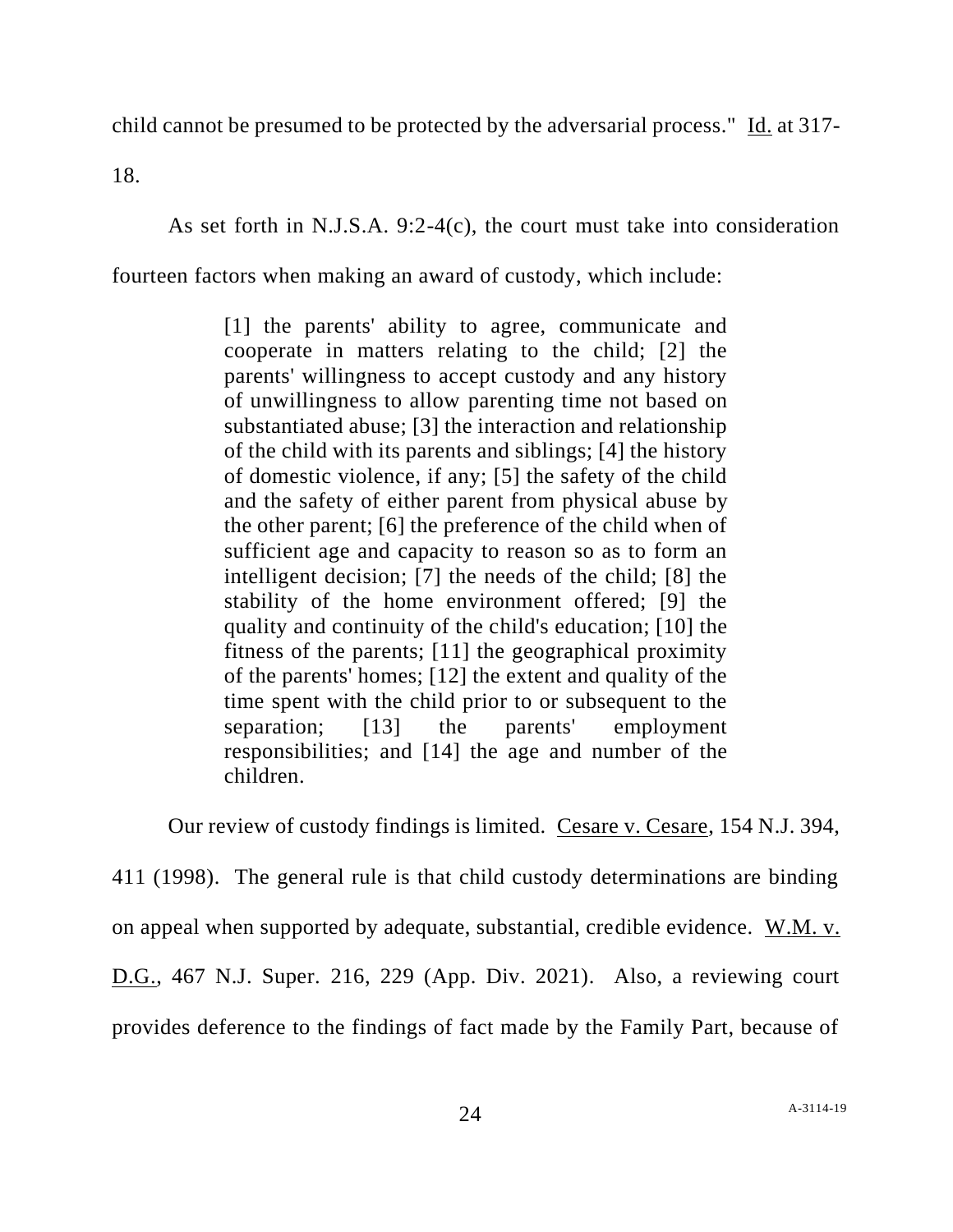that court's expertise in family matters. Cesare, 154 N.J. at 413. What is more, that deference is especially appropriate in matters where the evidence is "largely testimonial and involves questions of credibility" because the trial court was in the best position to evaluate the veracity of the witnesses. P.B., 370 N.J. Super. at 601. Thus, we do not "weigh the evidence, assess the credibility of witnesses, or make conclusions about the evidence." Mountain Hill, LLC v. Twp. of Middletown, 399 N.J. Super. 486, 498 (App. Div. 2008). However, we review issues of law de novo, including those issues that arise in a custody dispute. R.K. v. F.K., 437 N.J. Super. 58, 61 (App. Div. 2014).

Applying these principles to the to the trial court orders under review, we discern no basis to disturb any of the pre-hearing orders entered by the trial court nor any of the confirming orders entered after the plenary hearing. We are also satisfied that defendant did not sustain a denial of due process.

## III.

## Psychological Parent Analysis

Our review of the record and the trial court's written opinion clearly demonstrates that the court appropriately engaged in the four-pronged analysis, pursuant to V.C., 163 N.J. at 219-20, to determine whether Lucy was Amy's psychological parent. We address the court's analysis of each prong: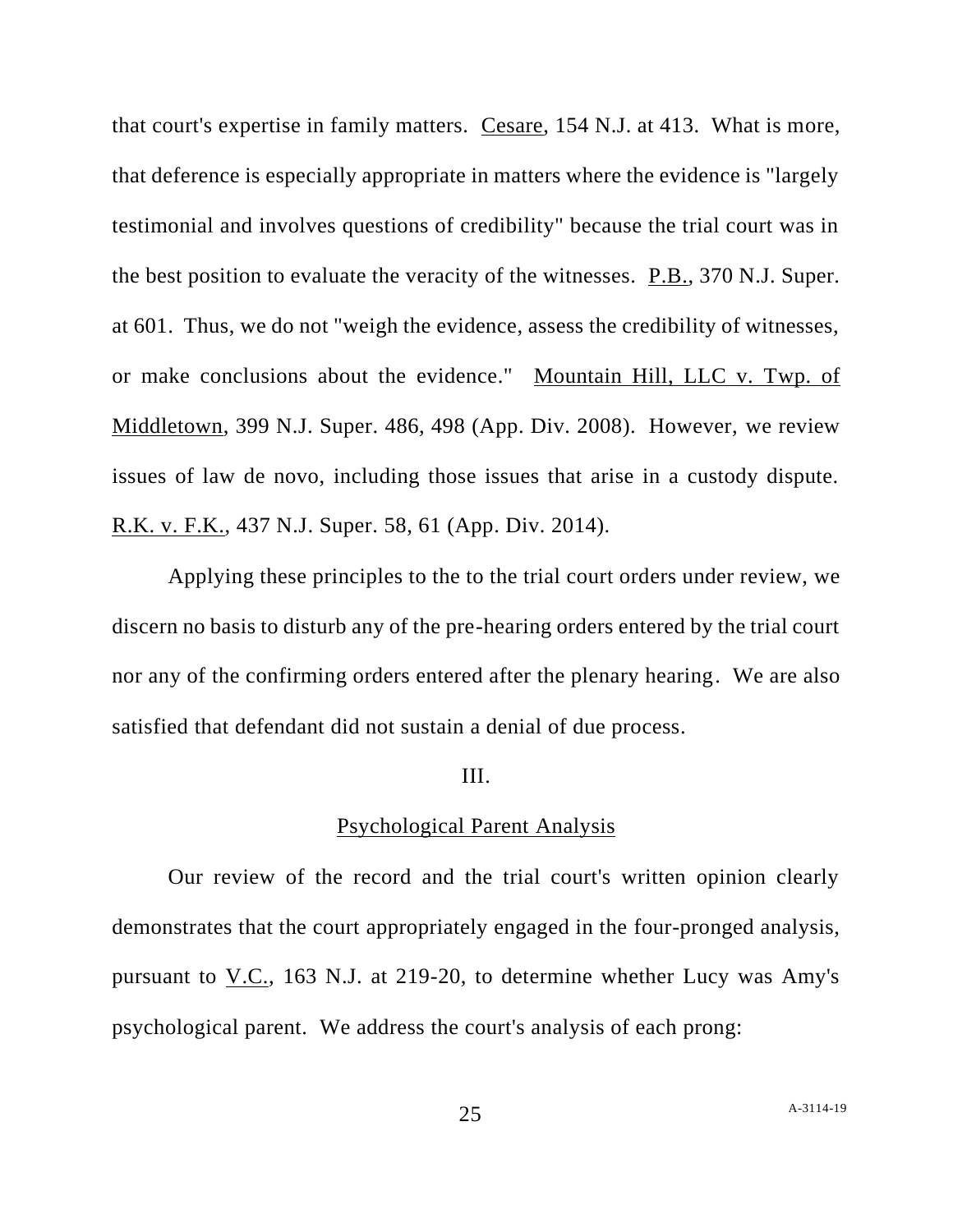## Prong I – Whether the legal parent consented to and fostered the relationship between the third party and the child.

As to the first prong, the V.C. Court explained that the legal parent's participation in, or "foster[ing]" of, a parental relationship between the child and a third party is critical. Id. at 223-24. The Court used the term "fostered" to mean "that the legal parent ceded over to the third party a measure of parental authority and autonomy and granted to that third-party rights and duties vis-avis the child that the third party's status would not otherwise warrant." Id. at 224. It further observed that "consent" will have different implications in different factual settings and that a legal parent's voluntary abstention from his or her child may constitute consent. Id. at 223 n.6.

Here, the trial court's description of Lucy's involvement with the parenting functions relating to Amy stems from the testimony of Lucy and defendant at the plenary hearing. According to Lucy, she only sporadically visited with Amy from her birth in August 2014 until approximately July 2015. At that time, Lucy's interactions with Amy increased and Lucy started taking Amy for overnight visits on a regular basis, with the consent of both Ward and defendant. For her part, defendant admitted that Lucy took care of Amy on weekends, but claimed that she never asked Lucy to be Amy's parent; in addition, she claimed she fought with Ward over the amount of time that Lucy spent with Amy.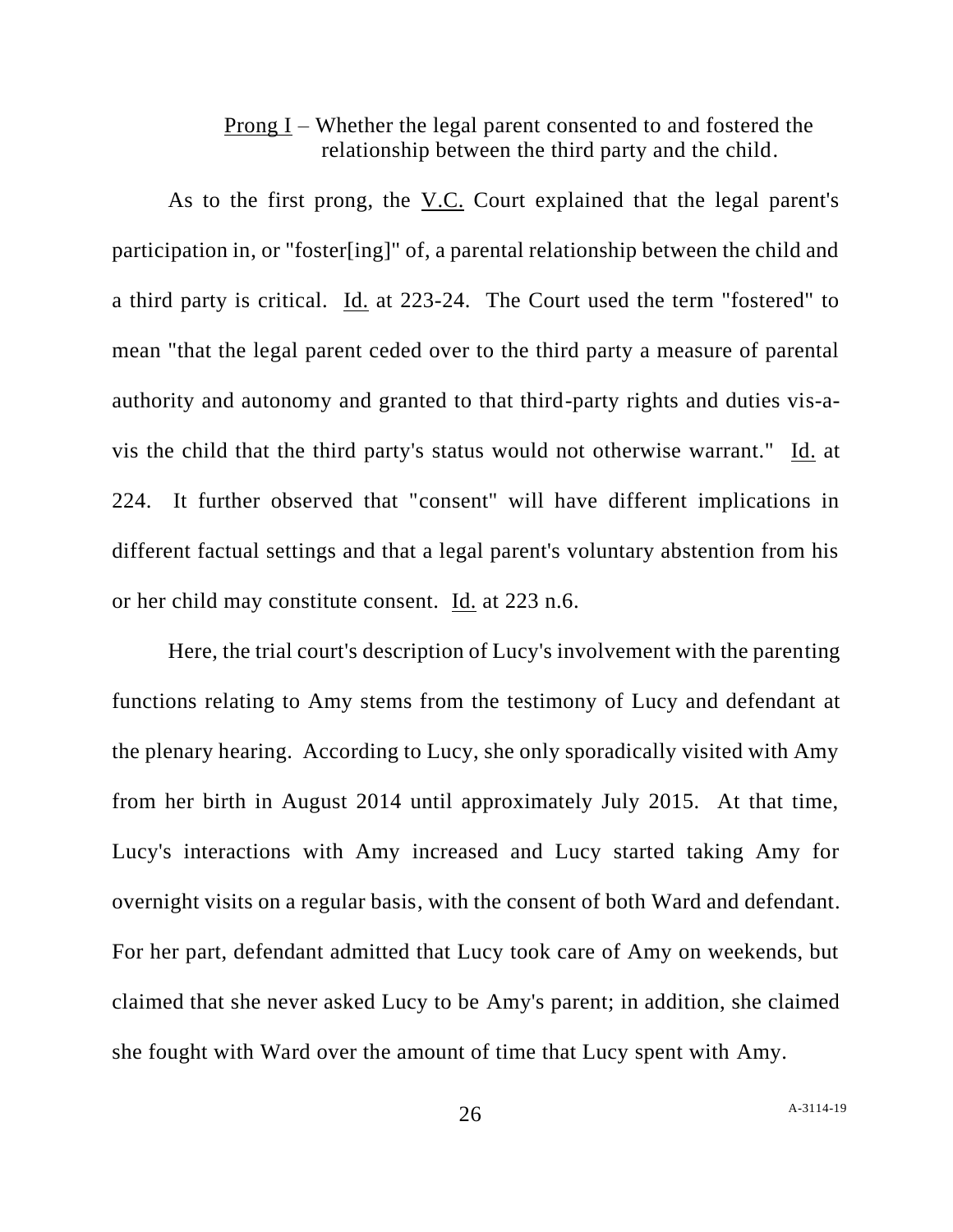Although defendant claimed she did not ask Lucy to parent Amy, her actions tell a different story. Defendant allowed Lucy to take Amy for overnight weekends on a regular basis, which is beyond what a typical aunt's status would warrant. In fact, the length of time that Lucy devoted to Amy's care was far more than would be expected of an aunt to address a general need for assistance. Rather, it evinces that defendant had ceded at least some of her parental responsibility to Amy, as the trial court aptly noted.

Further, defendant contends that her consent to a relationship between Lucy and Amy ended upon Amy's removal by the Division. This argument lacks merit because the time period the court considered in determining whether exceptional circumstances existed was the period prior to Amy's removal.

Based on the circumstances whereby Amy stayed with Lucy on weekends, with defendant's knowledge and without defendant expressing any objection to Lucy, we are satisfied there was substantial credible evidence in the record for the trial court to conclude that the first prong of the analysis was satisfied.

Prong II – Whether the third party lived with the child.

As for the second prong, the V.C. Court explained that the third party must have lived with the child in a familial setting. Id. at 223-27. Here, defendant did not dispute that Lucy watched Amy for regular weekend overnight visits at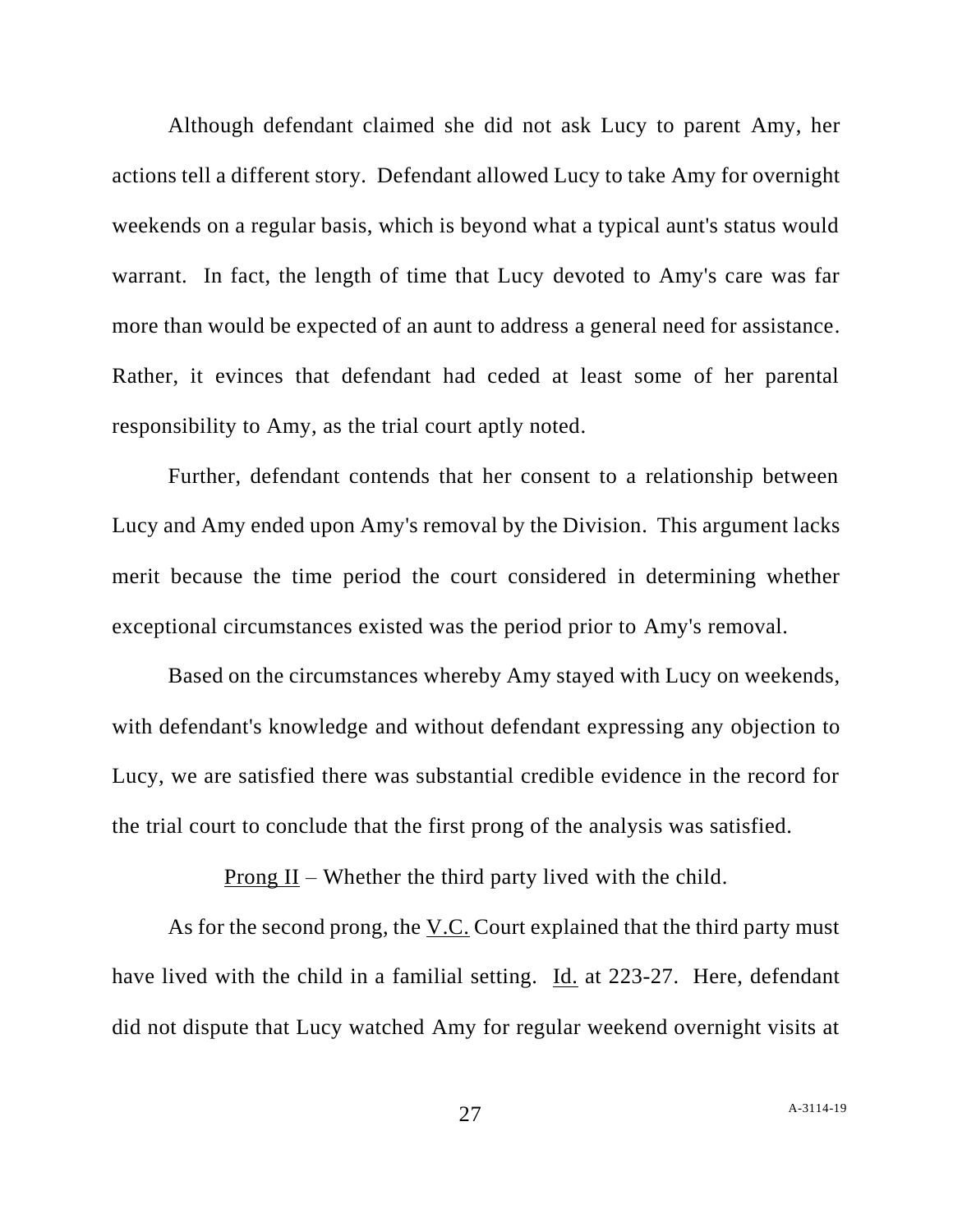Lucy's home. For her part, Lucy explained that Amy had her own bedroom, supplies, clothing, food, and toys at Lucy's house. Thus, we are satisfied that there was substantial credible evidence in the record for the court to conclude that the second prong of the analysis was satisfied.

# Prong III – Whether the third party performed parental functions to a significant degree.

As for the third prong, the  $V.C.$  Court clarified that a finding that a third party assumed parental functions, was not "contingent on financial contributions made by the third party" because the assumption of a parental role is more complex. Id. at 226. While financial contributions could be considered, they should not be given "inordinate weight when determining whether a third party has assumed the obligations of parenthood." Ibid. The court should focus on "the nature, quality, and extent of the functions undertaken by the third party and the response of the child to that nurturance." Ibid.

Lucy testified that she provided resources and money to Ward and defendant prior to Amy's birth. A short time after Amy's birth, in approximately July 2015, Lucy provided supplies for Amy at both her home and defendant's home. Beyond providing money and supplies, Lucy engaged in traditional parenting functions such as taking Amy to doctors' appointments, on trips, and shopping. Additionally, Lucy took Amy to family functions, swim lessons, and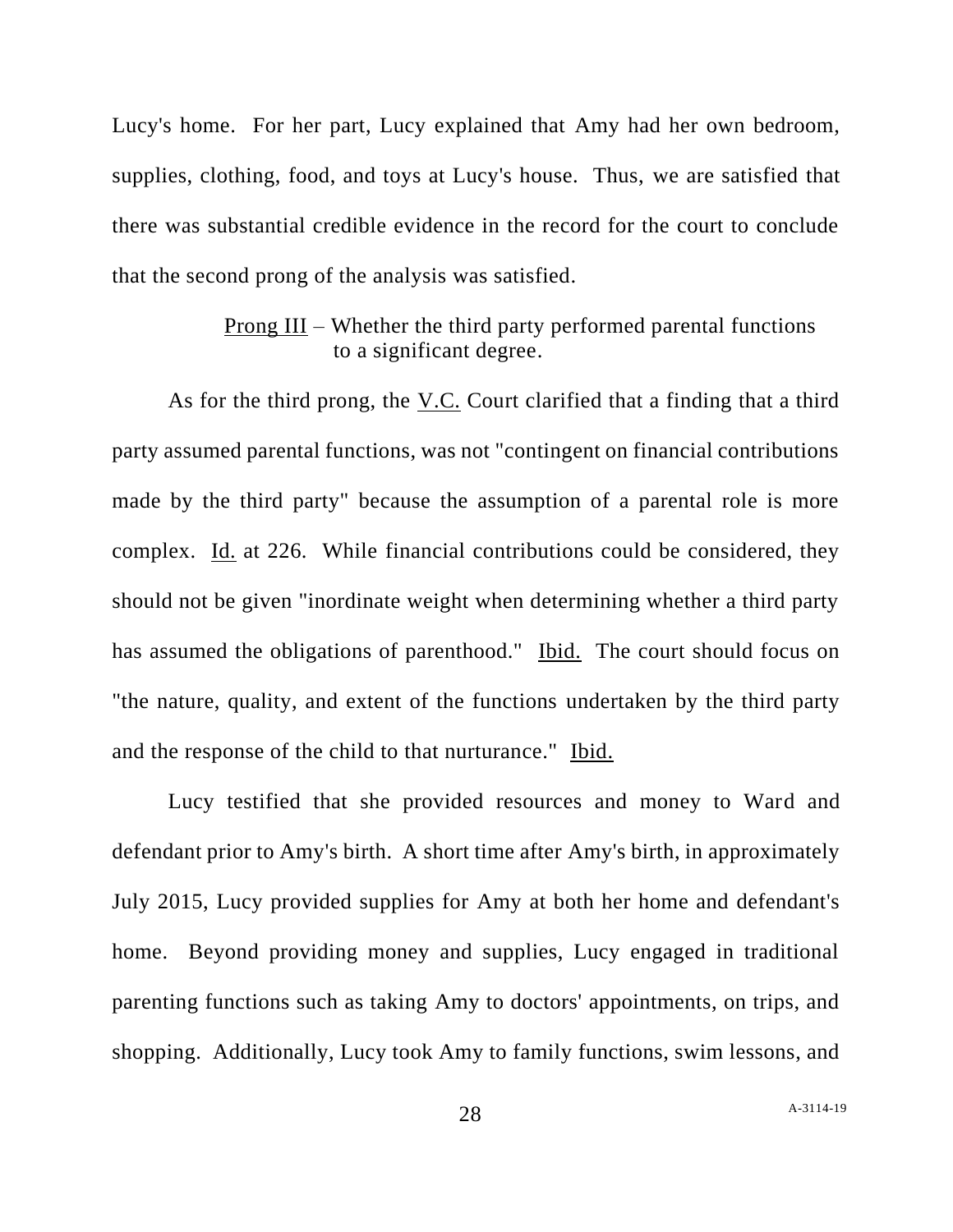daycare. Lucy also maintained a custodial bank account for Amy. Lucy's participation in these activities went beyond those of an extended family member and was more akin to a parent's responsibilities. As a result, there is ample credible support for the court's conclusions that the nature, quality, and extent of the functions undertaken by Lucy satisfied the third prong of the analysis.

Prong IV – Whether a parent-child bond was forged.

As for the fourth prong, the V.C. Court explained that it was a "necessary corollary . . . that the third party must have functioned as a parent for a long enough time that such a bond has developed." Id. at 226. Notably, what "is crucial . . . is not the amount of time but the nature of the relationship." Ibid. When conducting its analysis, the court should focus on the facts of the case and an assessment of the exact functions that the third party performed while taking into consideration the life-stage of the child. Id. at 226-27. Expert testimony will be needed to assess the "actuality and strength" of the parent-child bond. Id. at 227.

Here, all the experts who completed bonding evaluations between Lucy and Amy concluded that a bond between the two was present. The experts differed over the strength of that bond, with Dr. Franklin and Dr. Weitz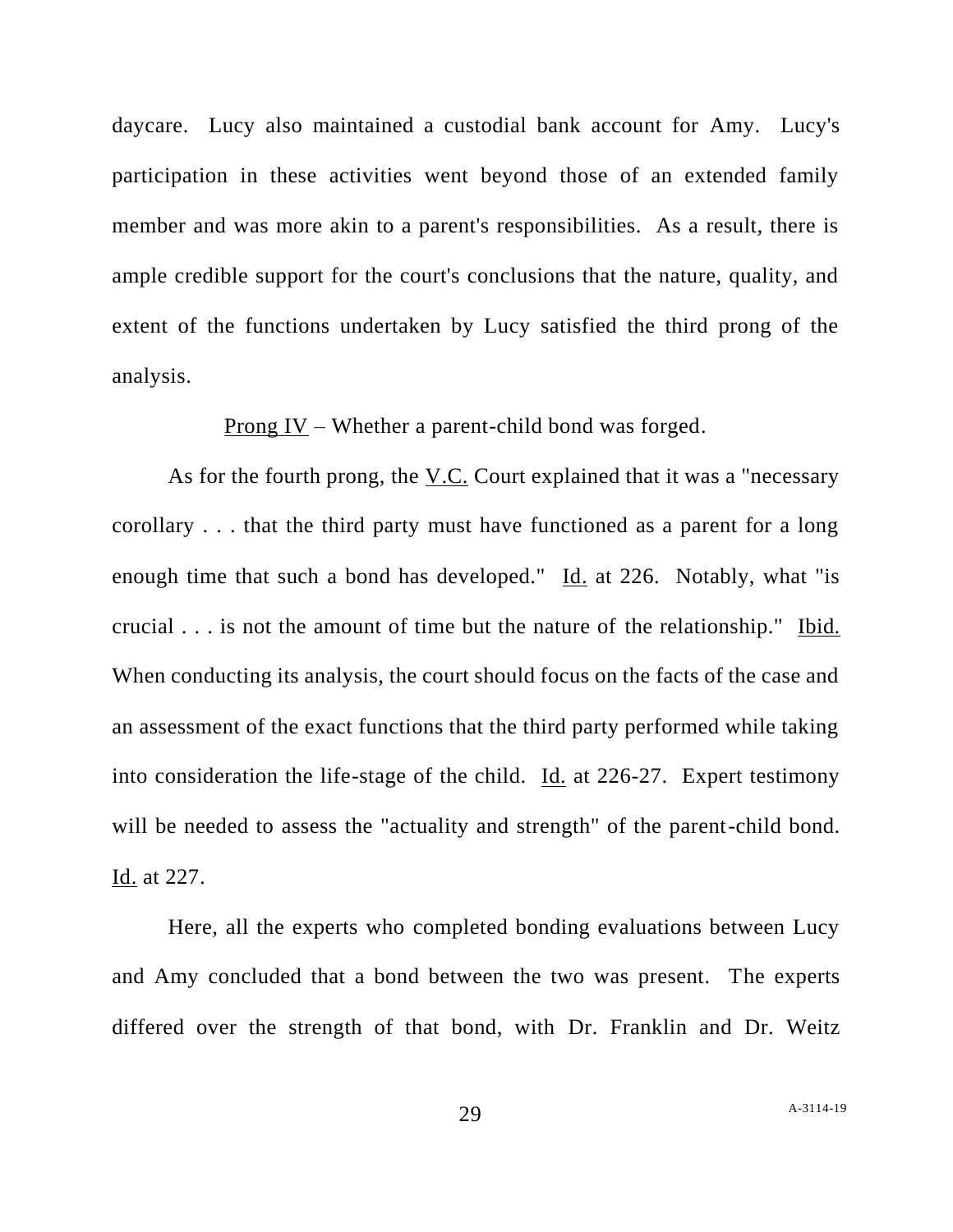suggesting that defendant's bond with Amy was stronger. We note that the purpose of the psychological-parent analysis is to recognize that a child has an interest maintaining ties to the adults "who love and provide for them." Id. at 221. In that regard, the trial court did not err when it concluded that the bond between Lucy and Amy was important for Amy to maintain. Also, V.C. does not require that the court conclude that the bond between the psychological parent and the child to be greater or equal to the bond between the biological parent and the child. Id. at 226-27. We conclude the trial court's finding that a bond exists between Lucy and Amy, satisfying the fourth prong of the analysis, was well supported by competent expert testimony.

In sum, the record contains ample, credible evidence supporting the trial court's conclusion that Lucy was Amy's psychological parent. Importantly, once a third party is "in parity" with the legal parent, the third party "stands in the shoes of the biological parent" and the court must then conduct a best-interests analysis under N.J.S.A. 9:2-4(c). Because the court concluded that Lucy was a psychological parent, the trial court then correctly engaged in a best-interests analysis to determine the issue of Amy's custody between Lucy and defendant. However, in this portion of its analysis, the court considered the evidence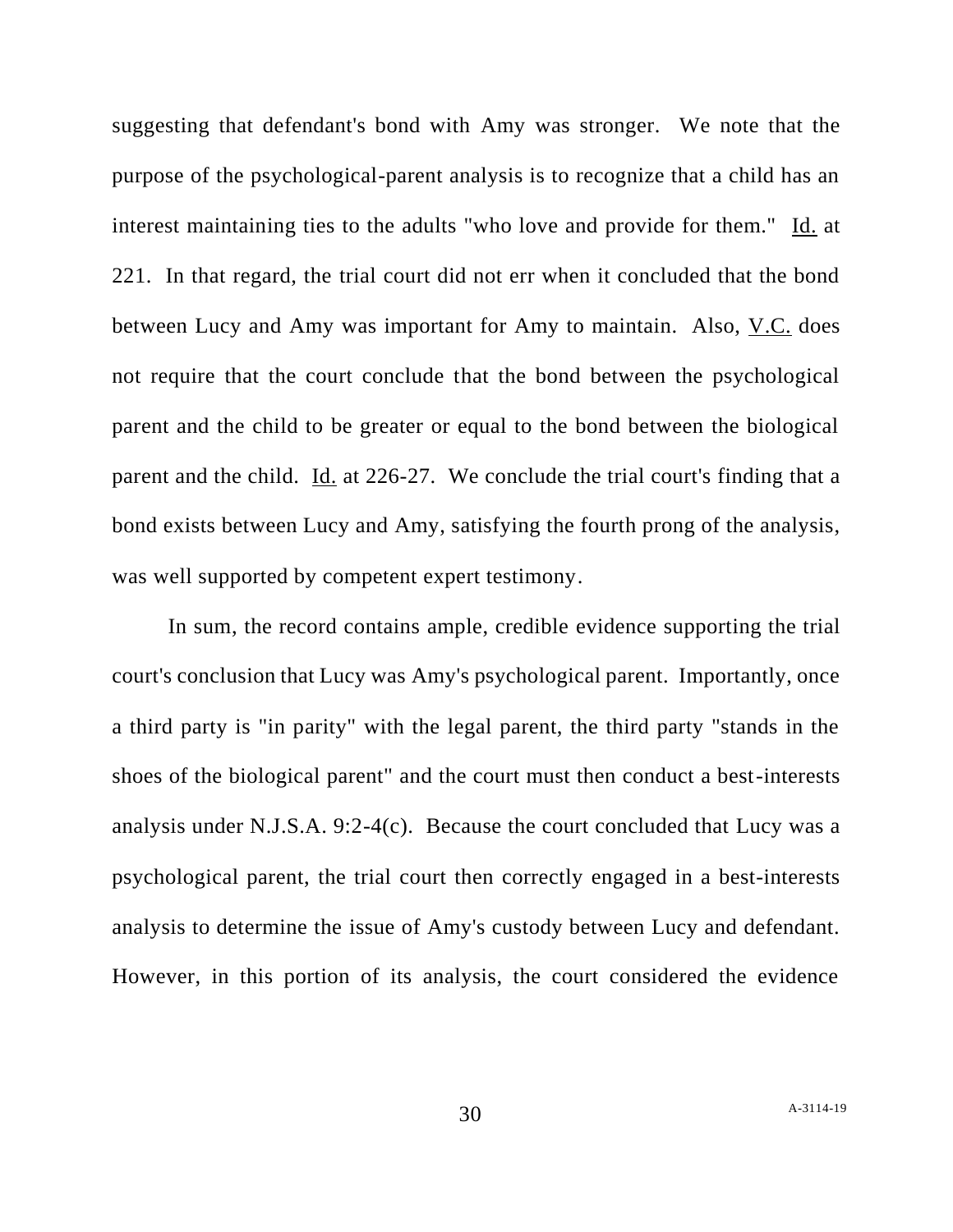through the lens of a best-interests hearing, pursuant to N.J.S.A. 9:2-4, to determine the custodial relationship that served Amy's best interests.

## Custody Analysis

Defendant challenges the order dated August 30, 2019, from the FD docket, which awarded joint legal custody to defendant and Lucy, visitation to defendant, and physical custody to Lucy. Defendant seeks reversal and remand, arguing that the trial court overlooked "significant facts" related to Amy's best interests and, as a result, arrived at flawed conclusions of law. Specifically, defendant argues that the court erred when it: determined the extent to which Ronald was a risk to Amy; disregarded Lucy's behavior during the litigation and its impact on Amy's best interests; relied on the income disparity between defendant and Lucy; analyzed the risk to Amy if defendant relapsed with alcohol use; and expressed concern regarding the smoking of cigarettes around Amy.

We reject defendant's arguments and affirm the trial court's conclusion that it was in Amy's best interests to be placed with Lucy. The trial court carefully evaluated all fourteen required factors of the best-interests test regarding the award of custody. The court determined that Lucy and defendant had a history of cooperation and a willingness to work together towards Amy's future care; there was no history of defendant denying Lucy time with Amy, but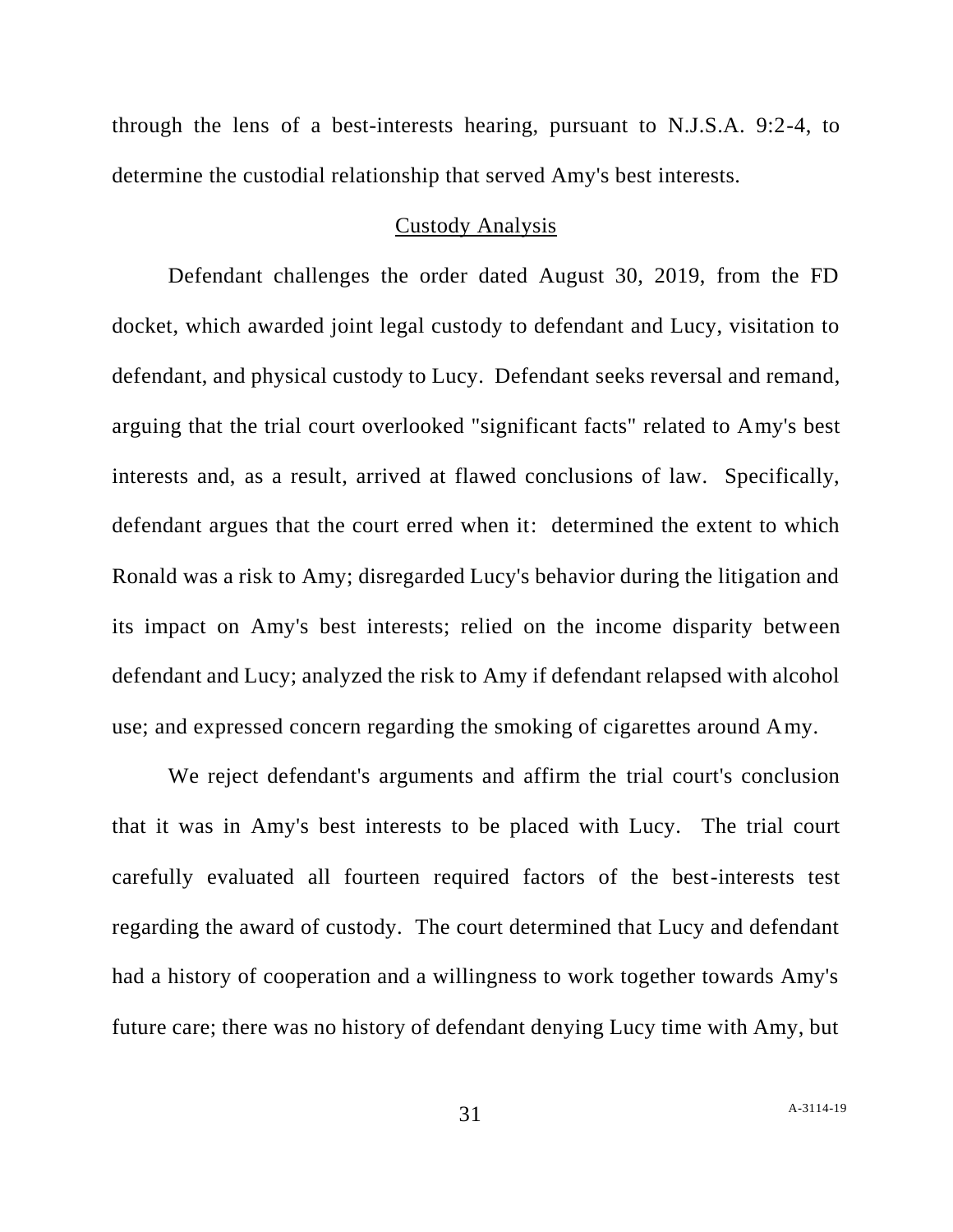there was concern that defendant may sabotage Lucy's relationship with Amy or terminate Lucy's relationship with Amy entirely; and that Amy, who lacked sufficient capacity to form an opinion about her custody arrangement due to her young age, had healthy and bonded relationships with both defendant and Lucy.

The trial court also found that there were significant concerns as to whether Ronald would move out of defendant's home and refrain from contact with Amy. The court was also concerned about defendant's ability to address Amy's healthcare needs as well as her refusal to stop smoking, despite knowing that Amy suffers from restrictive airway disease. The court further noted that defendant's home environment was not stable because of her history of transience, inability to support herself financially, and desire to associate with "dangerous individuals," whereas Lucy's home was stable.

The continuity of Amy's education was not a factor due to her young age and geography was not a factor. While both defendant and Lucy were fit to parent, the court had concerns about defendant's ability to remain sober. The court further recognized that Lucy had been Amy's primary caregiver since Amy was one year old, whereas defendant has largely enjoyed visitation. Moreover, while both individuals were employed, the court had concerns about defendant's financial management and job flexibility to allow for child-related issues.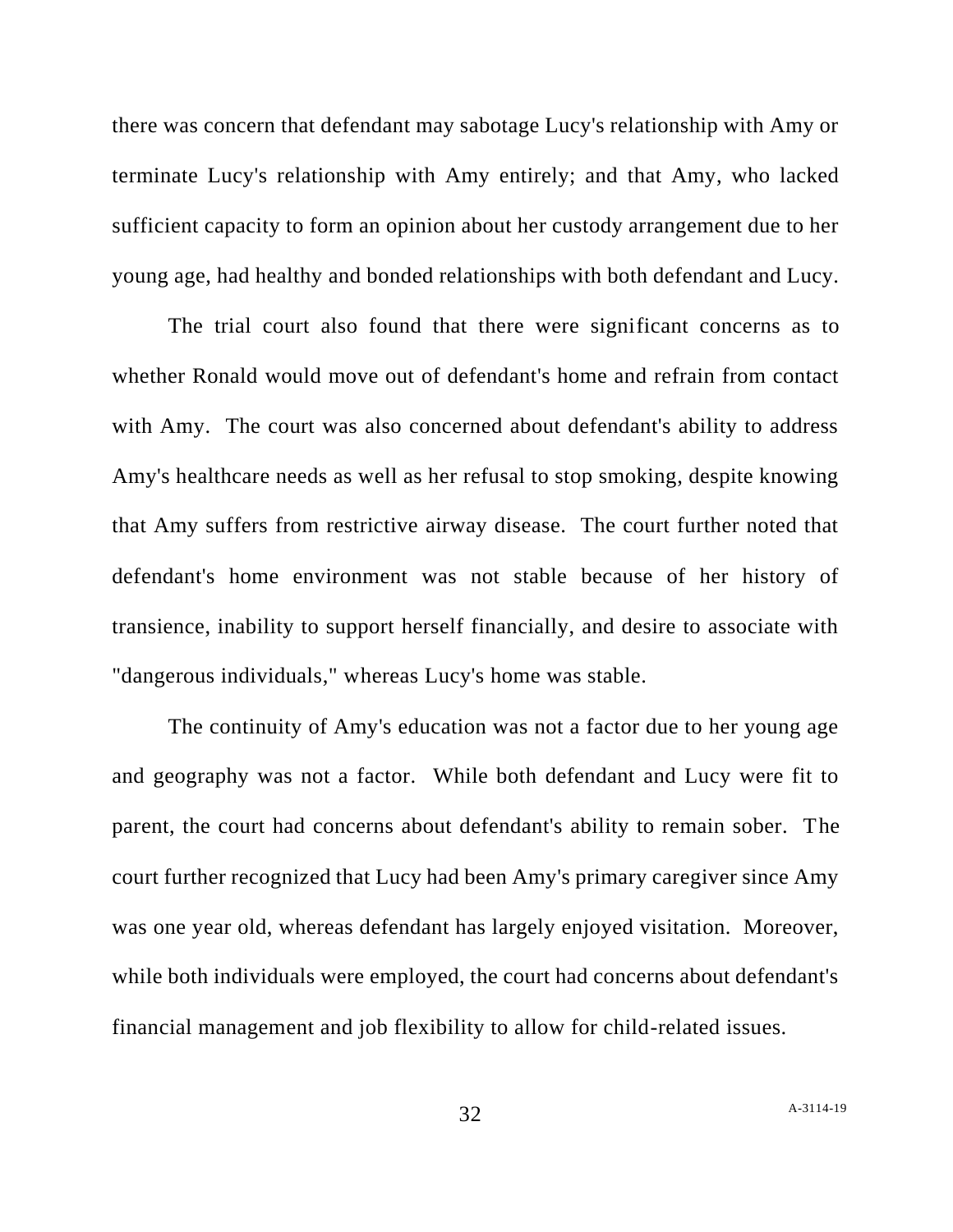We reject defendant's claim that the trial court overlooked Lucy's alleged poor behavior during the litigation. The court heard testimony that Lucy had a poor opinion of defendant, and that Lucy did not interact well with some Division caseworkers. The court made its own observations about Lucy's and defendant's behavior, noting "various behaviors by both parties evidencing the power struggle and open hostility between them." Nevertheless, the court heard testimony that Lucy desired to work with defendant and to keep defendant in the "loop." The court also noted "the volumes of emails and texts exchanged among the parties exhibiting civilized conversations" before this litigation began.

We also reject defendant's claim that there was no support for the court's conclusion that so long as Ronald was a risk to Amy. Dr. Weitz testified that she did not recommend reunification with Ronald in the home. Also, the court heard testimony from Ronald's family members that he had a long-term substance abuse problem combined with Ronald's own testimony that he suffered from untreated diabetes. Moreover, Ronald, along with defendant and MGM, smoked in or outside of the home, notwithstanding their awareness of Amy's restrictive airway disease.

The trial court also heard testimony from Ronald's cousin, who testified that Ronald lived with him from December 2014 to September 2016. He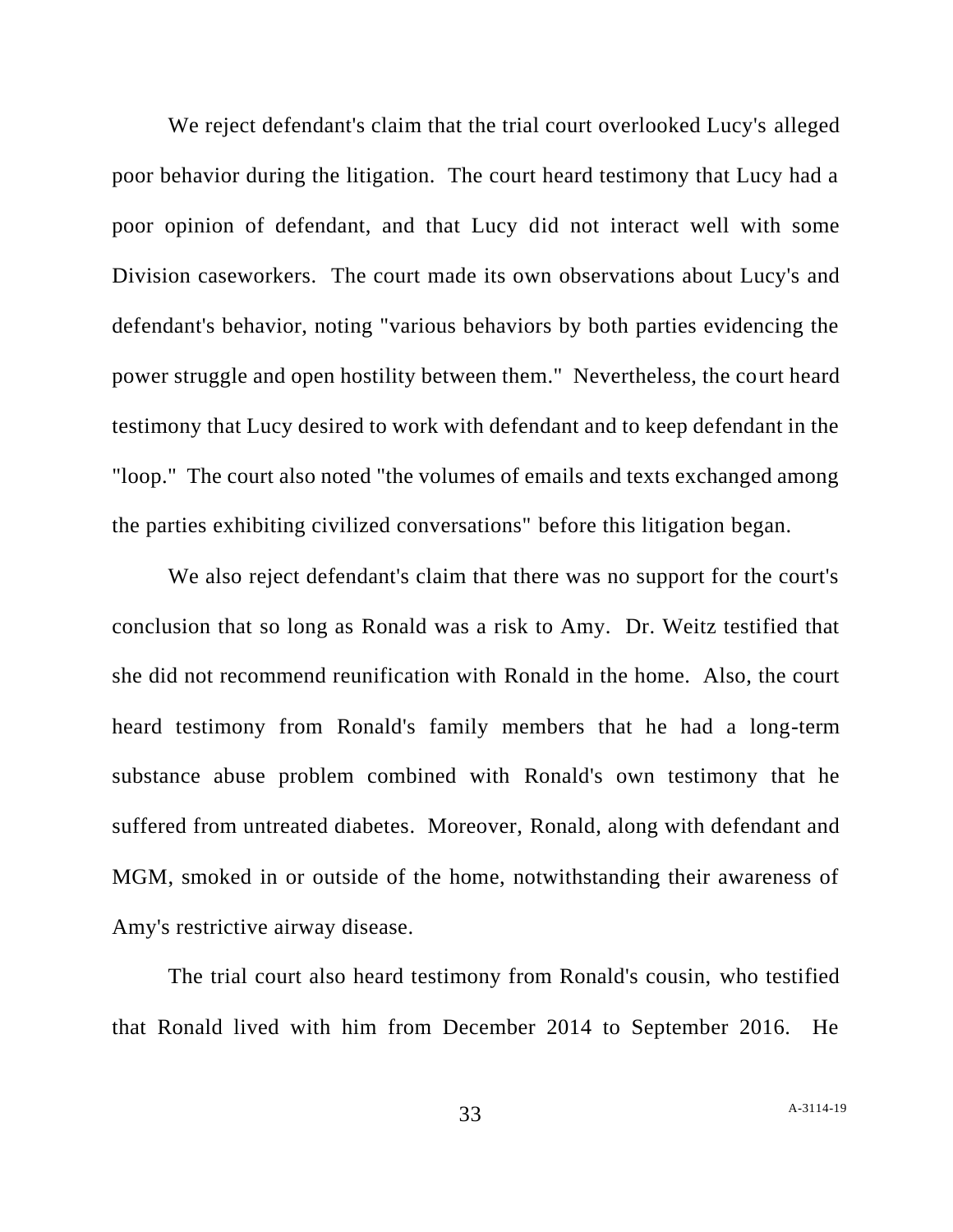ultimately made Ronald move out because he abused drugs, had track marks on his arm, and used cocaine. The court also heard testimony from Ronald's mother, who confirmed that Ronald started living with her in the summer of 2016 and, also, that she had Ronald move out of her home in January 2017 because he stole from her on two occasions. At that point, Ronald started living with his aunt, who recounted that, after a few months, she asked Ronald to leave her home when she found him in the bathroom with a needle in his arm, a blackened spoon nearby, and wearing a tourniquet.

Importantly, defendant minimizes a disturbing fact revealed at the plenary hearing, namely, that she and Ronald did not inform the Division that they were cohabitating. Instead, defendant contends that the issue was overblown because the court never entered an order barring Ronald from living with defendant. However, there is ample evidence in the record that the court signed an order preventing Ronald from contacting Amy and, as a result, Ronald's cohabitation with defendant would result in Ronald's contact with Amy if reunification with defendant were to occur.

Moreover, defendant's and Ronald's unwillingness to be forthcoming about their living arrangement lends support to the court's determination that Ronald may not move out of the home if reunification were to occur. See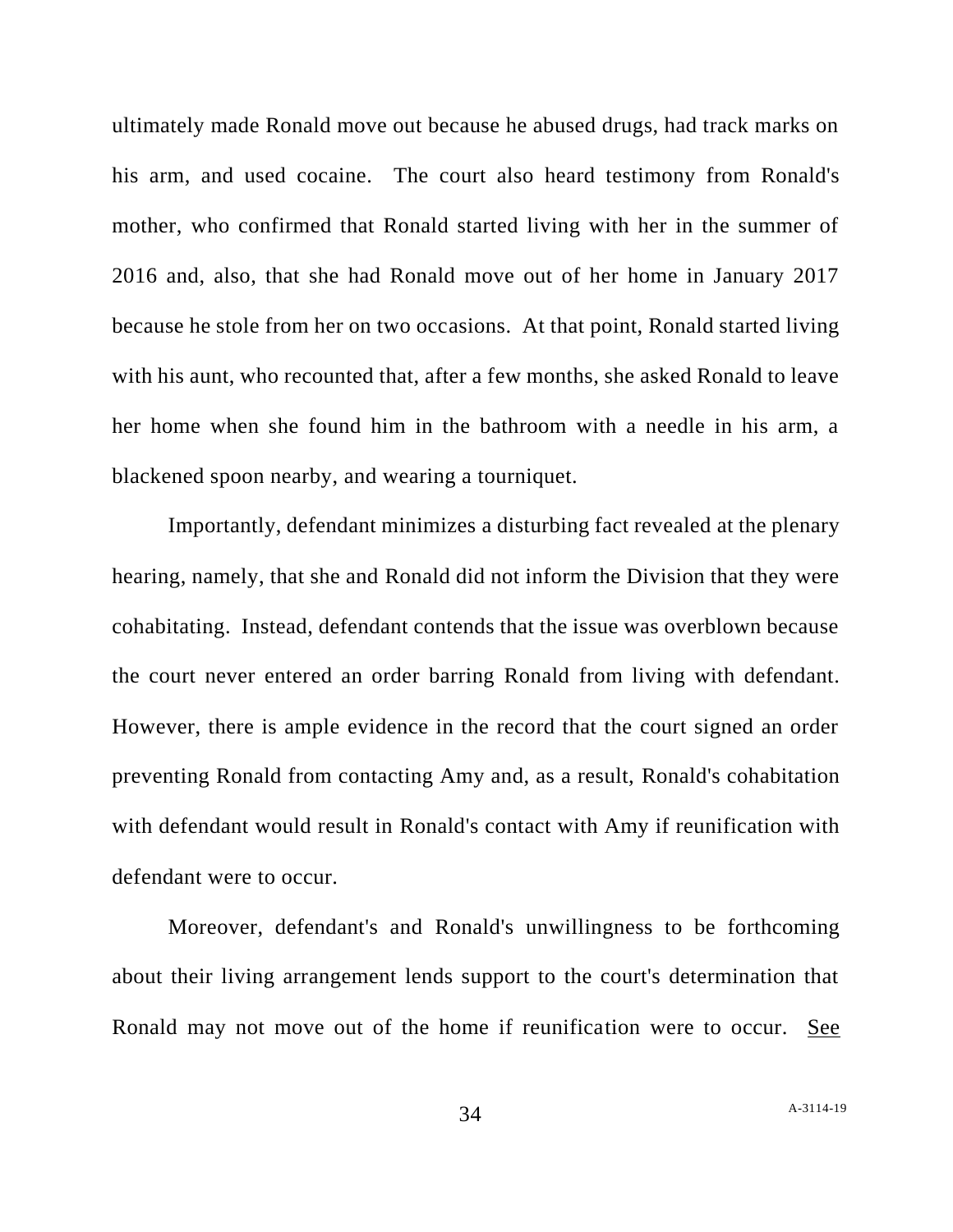Bisbing v. Bisbing, 230 N.J. 309, 338 (2017) (allowing trial court to consider other factors and supplement enumerated factors in N.J.S.A. 9:2-4(c)). Furthermore, although Lucy made much of Ronald's prior criminal history, the court took judicial notice of the resolution of the criminal charges against Ronald. The record does not support defendant's claim that the court overlooked facts relevant to Amy's best interests as it related to Ronald.

We also reject defendant's claim that the court ultimately placed too much emphasis on the income disparities between the parties. In discussing Amy's needs, the court noted that defendant was "better at providing [Amy] with a relaxed setting" whereas Lucy was "better equipped to provide basic necessities, medical attention, educational and developmental needs." However, the focus of the court's attention was not on the income disparities between the parties, but rather on Amy's healthcare needs. The court recognized that Amy needed health insurance and noted that defendant lacked insurance for herself and Amy. Defendant did not present a plan at the plenary hearing about how she would obtain health insurance for Amy. Further, the court heard testimony that defendant allowed Amy to fall behind on immunizations and other medical needs due to a lack of insurance. The court cited the evidence that demonstrated defendant continued to smoke despite knowing that Amy cannot be exposed to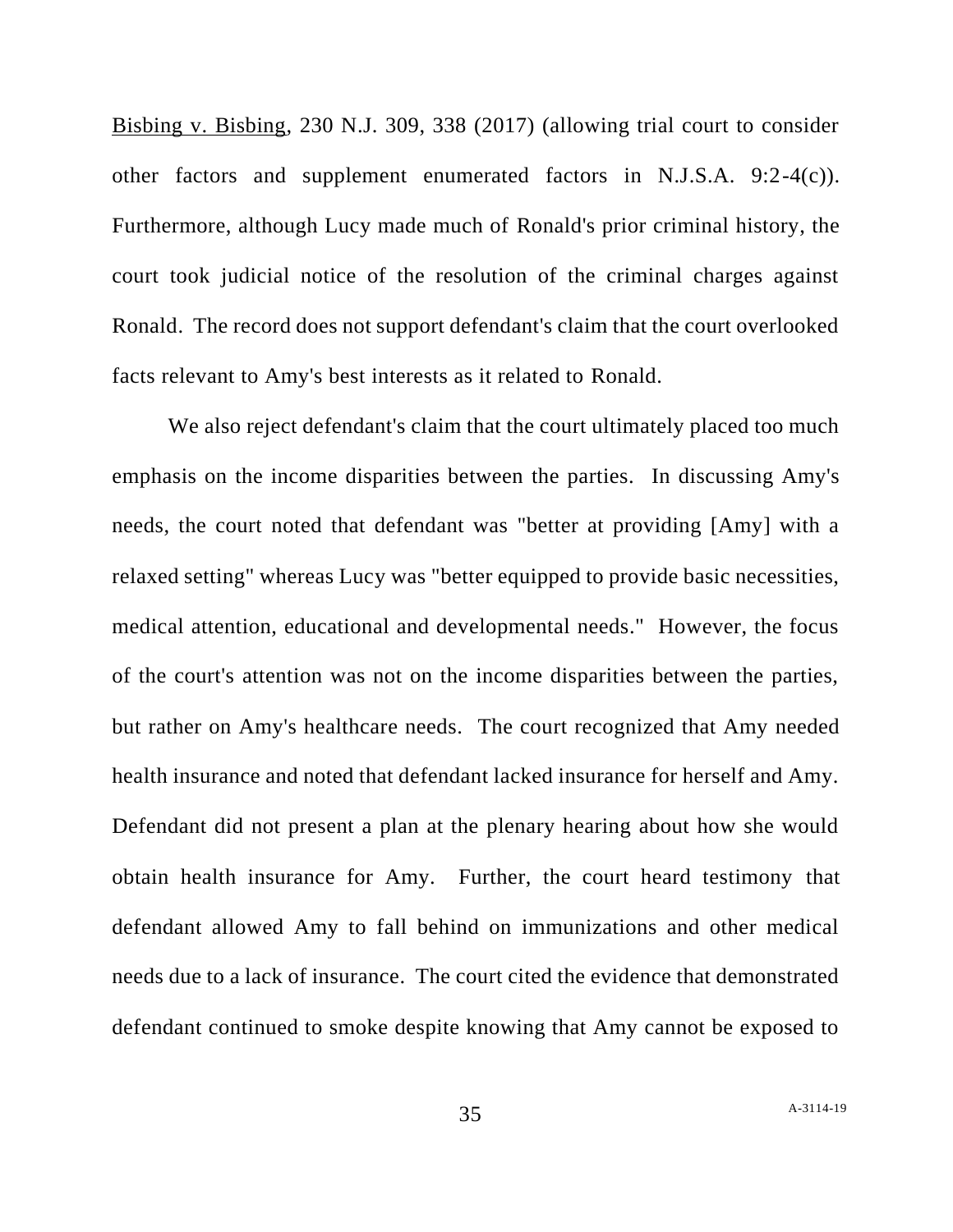cigarette smoke. Thus, it was defendant's inability to address Amy 's medical needs that caused the court's concern, rather than any income disparity.

Moreover, when discussing factor eight, the stability of the home environment, the trial court did not engage in a prohibited best-interests versus better-interests analysis. Rather, the court noted that Lucy lived in a townhome with a long-term partner whereas defendant lived with her mother, did not budget for the possibility of paying rent by herself, and demonstrated poor decision-making in terms of cohabitation with others. The focus of the court's analysis was not rooted in income disparity or the differences in the amenities provided by one party over another, but rather it focused on defendant's ability to provide a safe and secure home for Amy while taking into consideration Ronald, Amy's medical needs, and defendant's ability to maintain a residence.

Defendant further contends that smoking in her home was not a valid reason for the court to prevent her reunification with Amy. Despite defendant's claims, the court heard ample testimony that Amy smelled of smoke after returning from defendant's home, defendant and the home's other occupants smoked, and Amy had restrictive airway disease that could be exacerbated by cigarette smoke. Notably, it was the combination of Amy's medical condition and defendant's decision to keep smoking that caused the court's concern, as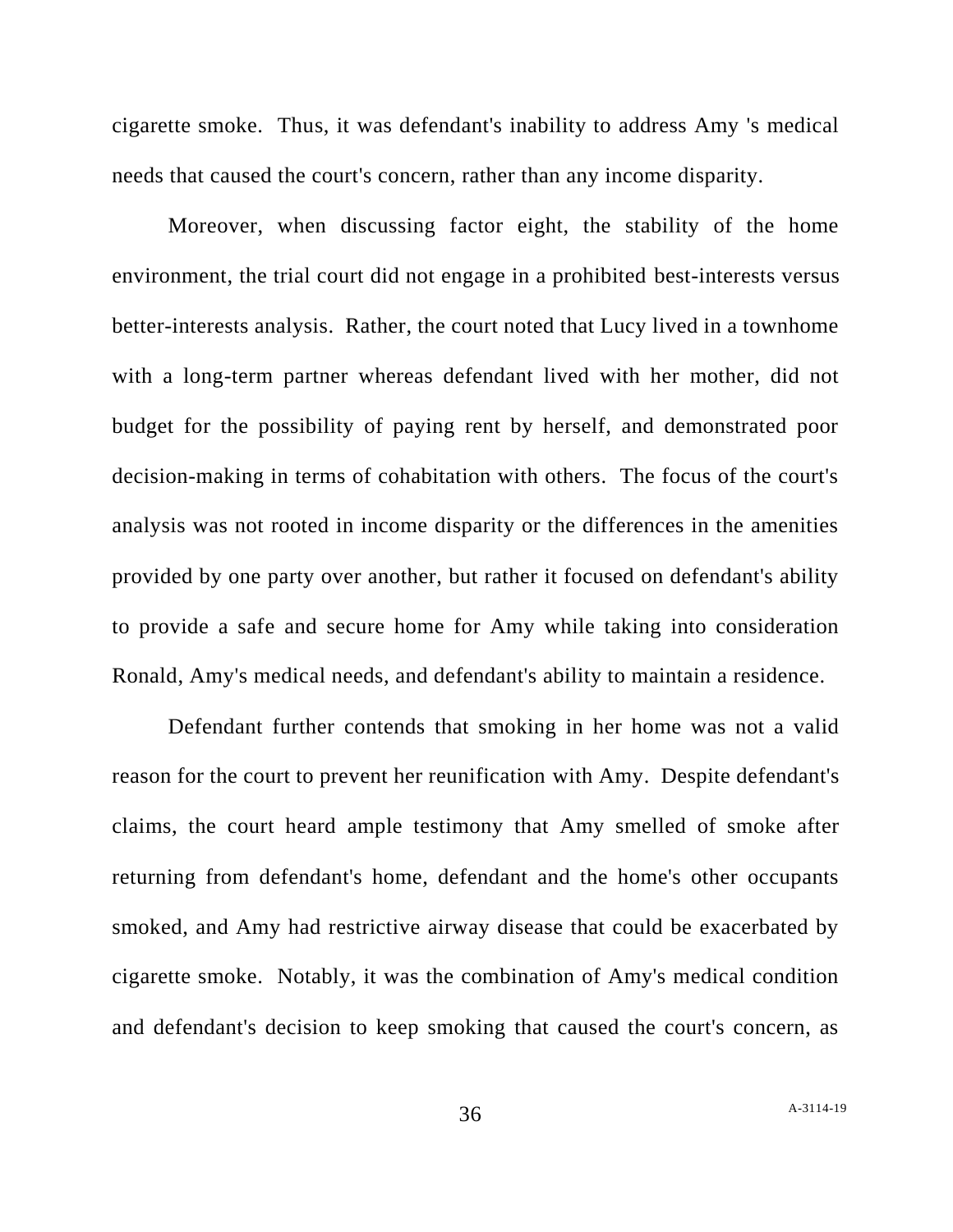opposed to merely defendant's decision to smoke. See Bisbing, 230 N.J. at 309 (explaining that trial court can consider all relevant factors from N.J.S.A. 9:2- 4(c), supplemented by other factors as appropriate). Moreover, our courts have recognized that cigarette smoking is a valid consideration in a custody determination under N.J.S.A. 9:2-4(c). See Unger v. Unger, 274 N.J. Super. 532, 337-38 (Ch. Div. 1994) (explaining that smoking around children implicates N.J.S.A. 9:2-4(c) because it pertains to safety of child, child's health, and habits of parents); see generally In re J.S. & C., 129 N.J. Super. 486, 489 (Ch. Div. 1974) (stating that parent's constitutional right to raise child may be restricted upon showing that parent's activity impairs health of child). Thus, defendant's argument that her decision to smoke was not a reason to deny reunification fails.

We also reject defendant's argument that the court ignored expert testimony about defendant's low risk of relapse. The court relied on expert testimony when it concluded that defendant was fit to parent, but noted defendant's continuing risk factors that warranted consideration. The court heard testimony that several experts based their conclusions about defendant's remission on defendant's own self-reports. The court also heard testimony that defendant had been inconsistent and untruthful about her alcohol use in the past.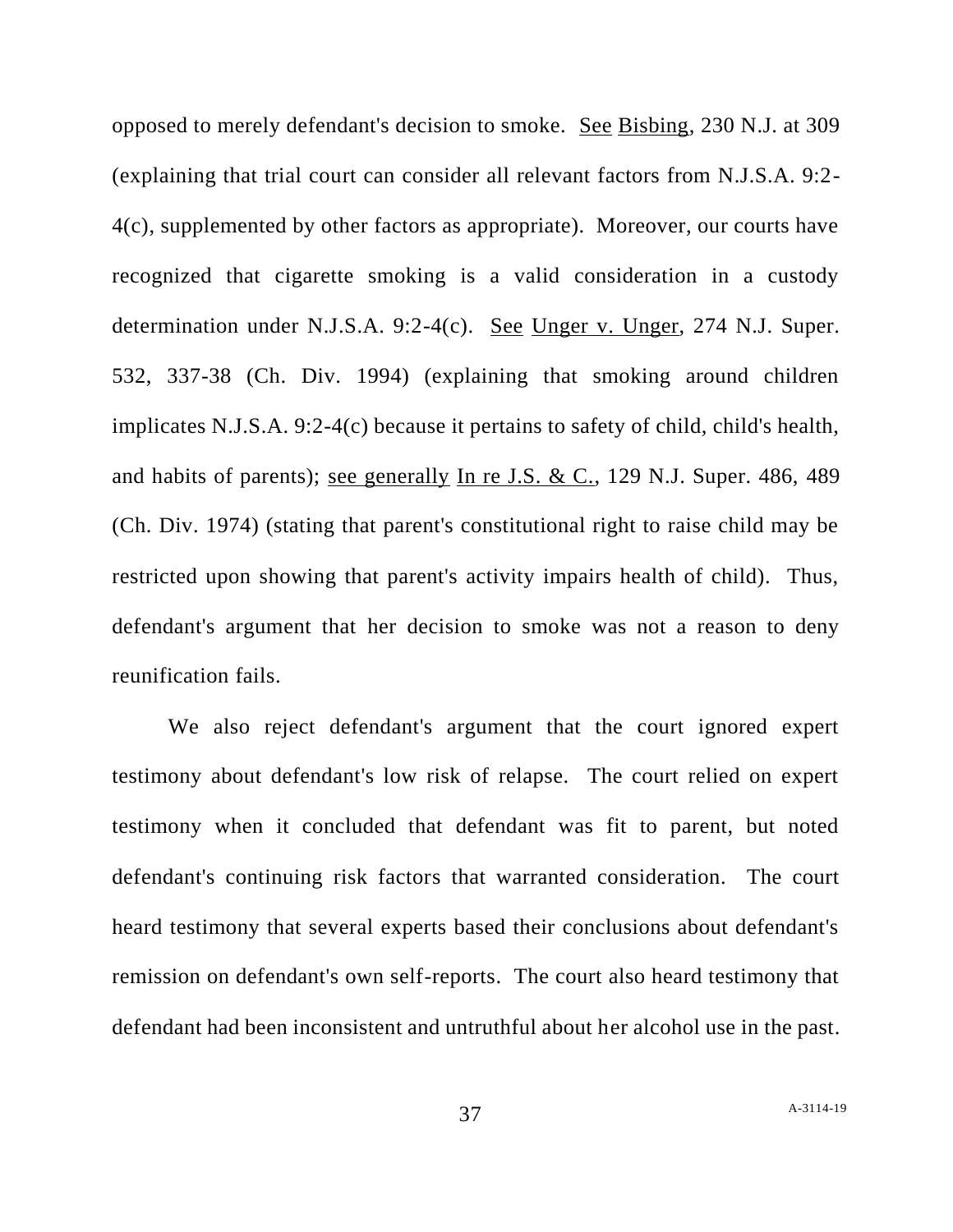Also, the court received evidence that defendant lied to the Division regarding whether Ronald was living with her. As a result, the record contains ample support for the court's conclusion that defendant may misrepresent her fitness to regain custody. In that vein, the court considered the expert testimony about defendant's potential for relapse and determined that defendant's lack of reliability and credibility affected its conclusions.

Because defendant's risk of relapse has a direct connection to her ability to provide care to Amy, the court needed to assess all relevant, credible evidence presented at the plenary hearing in making the best-interests determination. Moreover, because a custody matter directly impacts the welfare of a child, the designation of the parent of the primary residence is critical because the "'primary caretaker has the greater physical and emotional role.'" A.J. v. R.J., 461 N.J. Super. 173, 182 (App. Div. 2019) (quoting Pascale v. Pascale, 140 N.J. 583, 598 (1995)). As a result, the court needed to assess defendant's ability to manage the physical and emotional requirements of caring for Amy when analyzing Amy's best interests. We are satisfied the court relied upon ample, credible evidence in the record when it completed its best-interests analysis.

Any arguments not addressed lack sufficient merit to warrant discussion in a written opinion. R.  $2:11-3(e)(1)(E)$ .